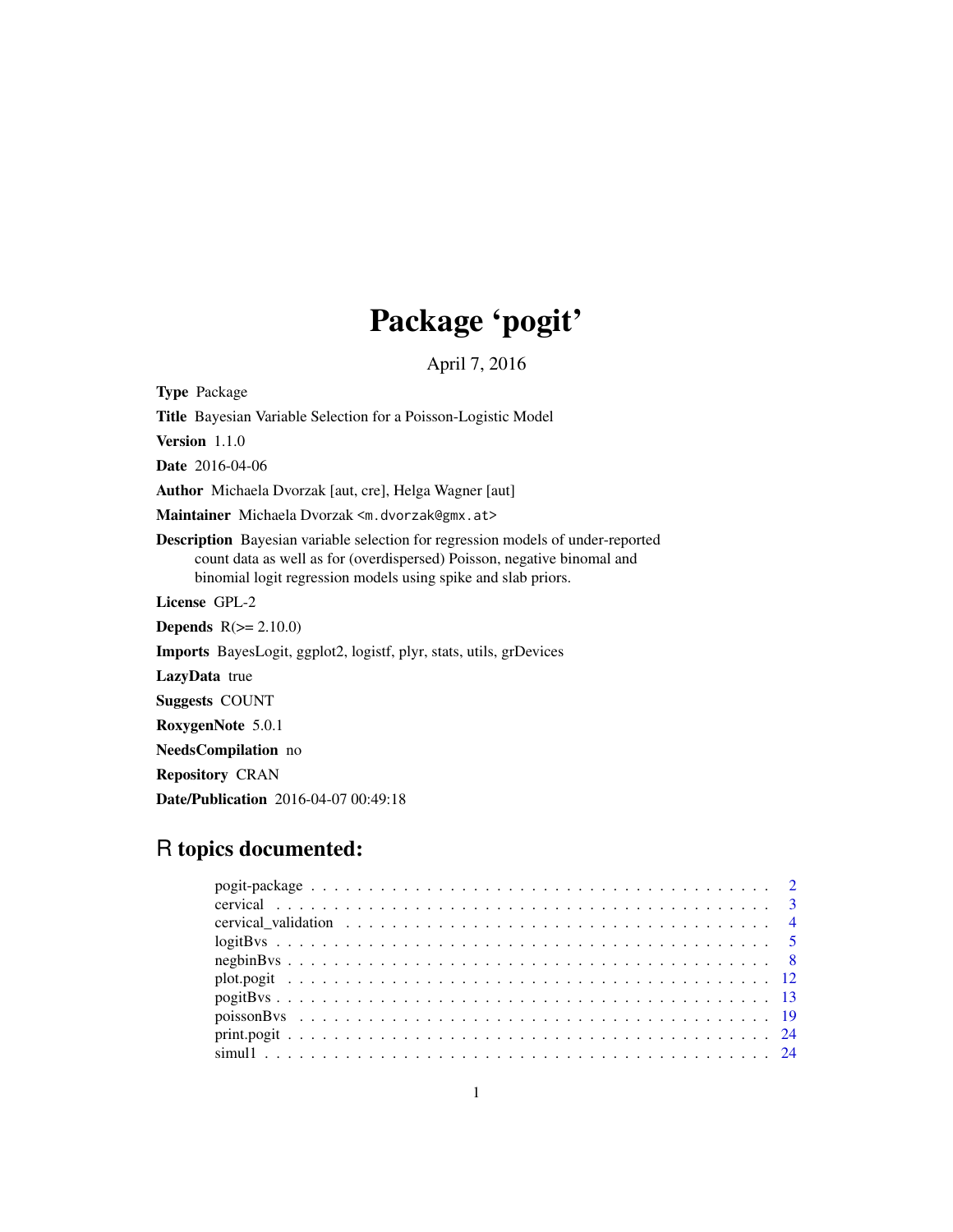# <span id="page-1-0"></span>2 pogit-package

| Index |  |  |  |  |  |  |  |  |  |  |  |  |  |  |  |  |  |  |  |  |
|-------|--|--|--|--|--|--|--|--|--|--|--|--|--|--|--|--|--|--|--|--|
|       |  |  |  |  |  |  |  |  |  |  |  |  |  |  |  |  |  |  |  |  |
|       |  |  |  |  |  |  |  |  |  |  |  |  |  |  |  |  |  |  |  |  |
|       |  |  |  |  |  |  |  |  |  |  |  |  |  |  |  |  |  |  |  |  |
|       |  |  |  |  |  |  |  |  |  |  |  |  |  |  |  |  |  |  |  |  |
|       |  |  |  |  |  |  |  |  |  |  |  |  |  |  |  |  |  |  |  |  |

pogit-package *Bayesian variable selection for a Poisson-Logistic model*

# Description

This package provides Bayesian variable selection for regression models of under-reported count data as well as for (overdispersed) Poisson, negative binomial and binomial logit regression models using spike and slab priors. For posterior inference, MCMC sampling schemes are used that rely on data augmentation and/or auxiliary mixture sampling techniques. Details can be found in Dvorzak and Wagner (2016).

# Details

The main function is [pogitBvs](#page-12-1) which provides Bayesian variable selection for a Poisson-Logistic (Pogit) model to account for potential under-reporting of count data. The Pogit model, introduced by Winkelmann and Zimmermann (1993), is specified by combining a Poisson model for the data generating process of counts and a logit model for the fallible reporting process, where the outcomes of both processes may depend on a set of potential covariates. By augmenting the observed data with the unobserved counts, the model can be factorized into a Poisson and a binomial logit model part. Hence, the MCMC sampling algorithm for this two-part model is based on data augmentation and sampling schemes for a Poisson and a binomial logit model.

Though part of the main function, the functions [poissonBvs](#page-18-1) and [logitBvs](#page-4-1) can be used separately to perform Bayesian variable selection for Poisson or binomial logit regression models. An alternative to [poissonBvs](#page-18-1) is provided by the function [negbinBvs](#page-7-1) to deal with overdispersion of count data. The sampling algorithms are based on auxiliary mixture sampling techniques.

All functions return an object of class "pogit" with methods [print.pogit](#page-23-1), [summary.pogit](#page-27-1) and [plot.pogit](#page-11-1) to summarize and display the results.

# Author(s)

Michaela Dvorzak <m.dvorzak@gmx.at>, Helga Wagner

Maintainer: Michaela Dvorzak <m.dvorzak@gmx.at>

# References

Dvorzak, M. and Wagner, H. (2016). Sparse Bayesian modelling of underreported count data. *Statistical Modelling*, 16(1), 24 - 46, <http://dx.doi.org/10.1177/1471082x15588398>.

Winkelmann, R. and Zimmermann, K. F. (1993). Poisson-Logistic regression. Department of Economics, University of Munich, Working Paper No. 93 - 18.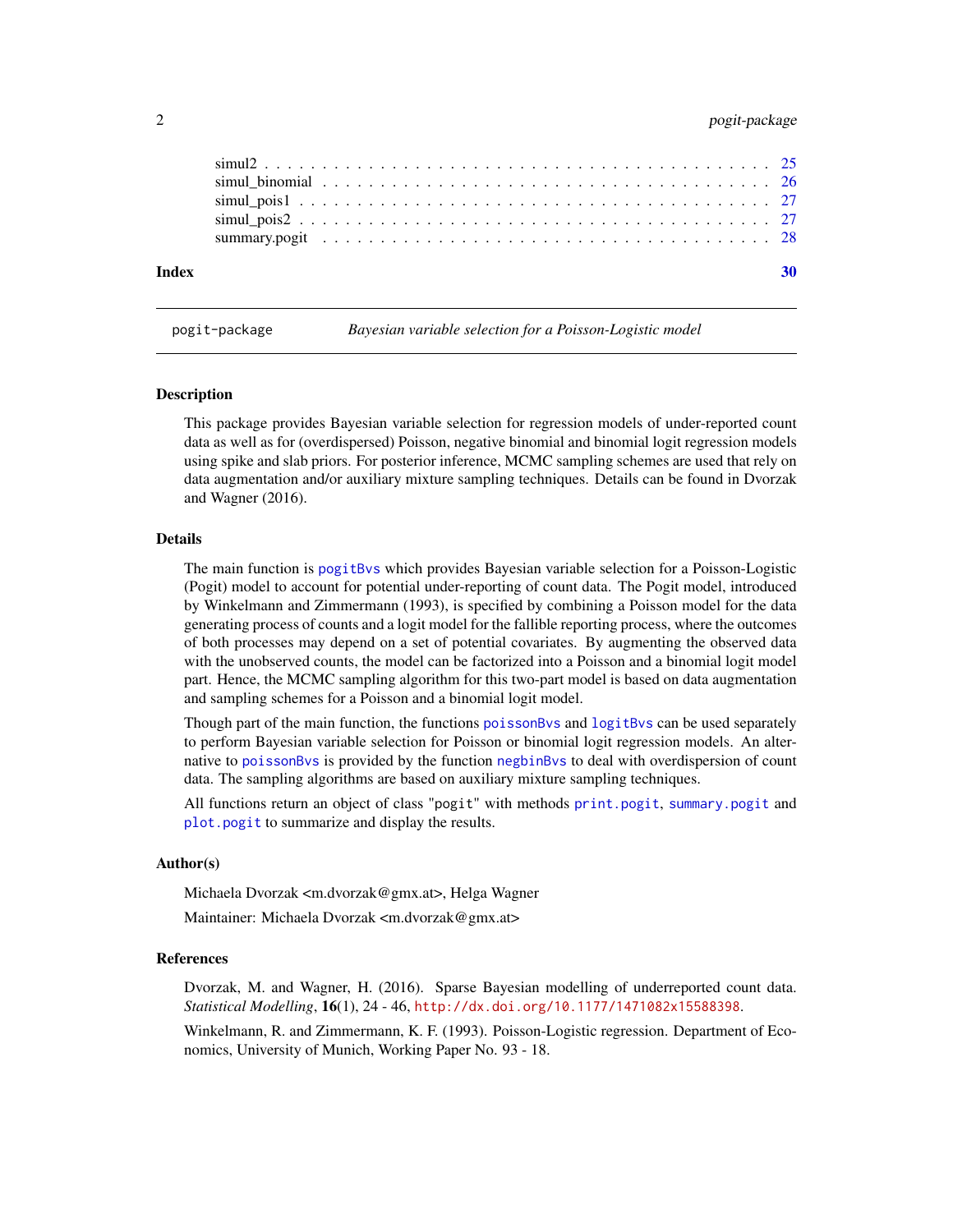# <span id="page-2-0"></span>cervical 3

# See Also

[pogitBvs](#page-12-1), [logitBvs](#page-4-1), [poissonBvs](#page-18-1), [negbinBvs](#page-7-1)

# Examples

## see examples for pogitBvs, logitBvs, poissonBvs and negbinBvs

<span id="page-2-1"></span>

| cervical |  |
|----------|--|

cervical *Cervical cancer data*

# Description

The data set contains the number of cervical cancer deaths (ICD 180) and woman-years at risk for four age groups in four different European countries during 1969-1973.

# Usage

data(cervical)

# Format

A data frame with 16 rows and 19 variables:

- y number of cervical cancer deaths for different age categories and European countries between 1969-1973
- E number of woman-years at risk (given in thousands)
- country factor variable of European countries

agegroup factor variable of age categories

- X.1, X.2, X.3 predictor variables for country effects using dummy coding (i.e. England, France, Italy)
- X.4, X.5, X.6 predictor variables for age effects using dummy coding (i.e. 35-44, 45-54, 55-64, in years)
- X.7, X.8, X.9, X.10, X.11, X.12, X.13, X.14, X.15 predictor variables for interaction effects of age and country

# **Note**

The lowest age category (25-34) in Belgium is used as the reference category.

# Source

World Health Organization (1976). World Health Statistics Annual: 1969-1976, Vol. I, *Vital Statistics and Causes of Death*. Geneva: WHO.

Whittemore, A. S. and Gong, G. (1991). Poisson regression with missclassified counts: Application to cervical cancer mortality rates. *Applied Statistics*, 40, 81-93.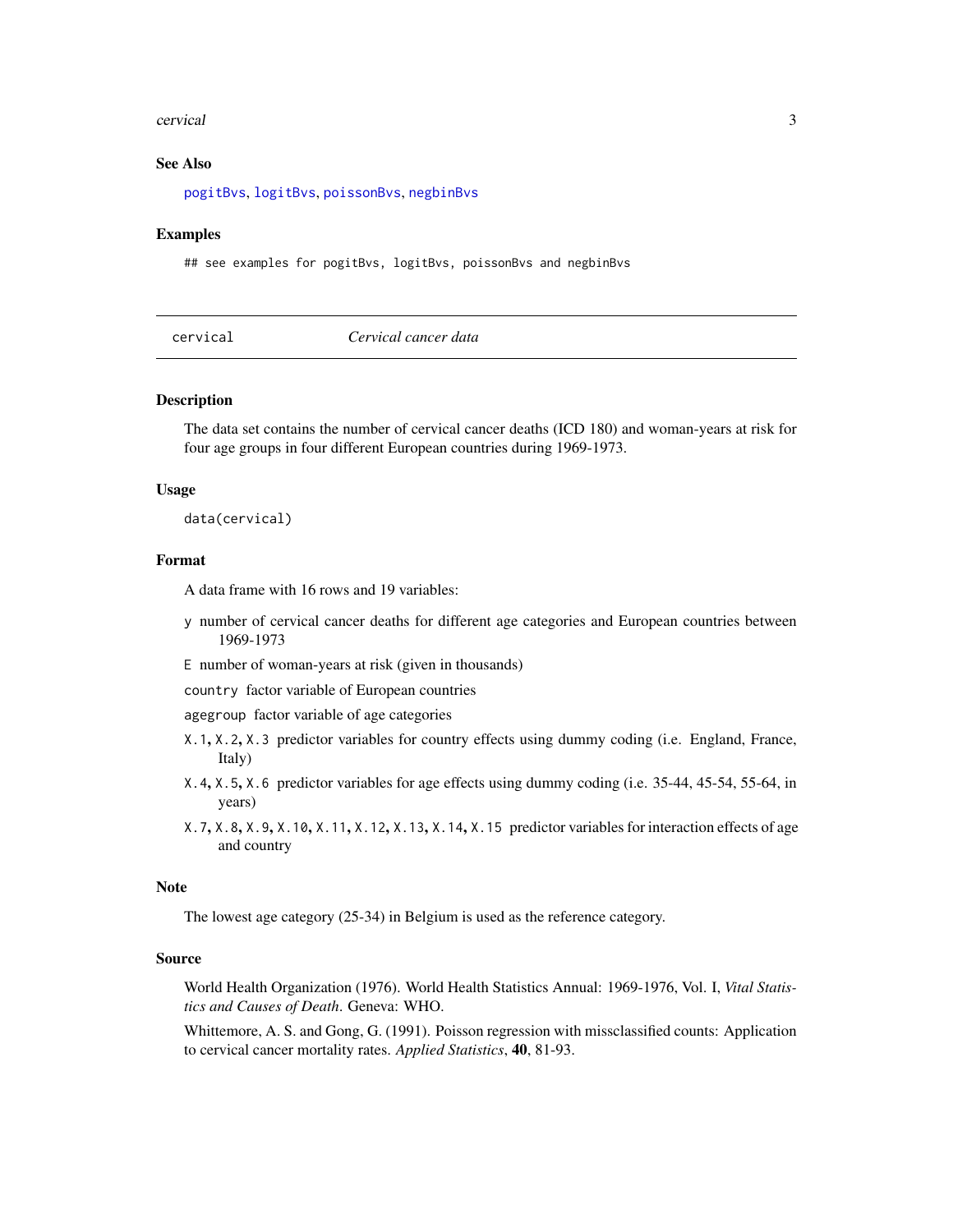# <span id="page-3-0"></span>See Also

[cervical\\_validation](#page-3-1), [pogitBvs](#page-12-1)

<span id="page-3-1"></span>cervical\_validation *Cervical cancer valiation data*

# Description

Additionally to the main study sample (see [cervical](#page-2-1)), validation data are available that give information on how likely physicians from different countries are to identify and correctly report a true cervical cancer death. In that study, a sample of physicians in each country completed a death certificate for one specific patient who had died of cervical cancer and the number of correct death certificates in each country was recorded. Validation data are therefore available on country level but provide no information on the reporting probability specific for age.

#### Usage

data(cervical\_validation)

# Format

A data frame with 4 rows and 6 variables:

v number of correct death certificates in each country in the validation sample

m size of validation sample in each country

country factor variable of European countries

W.1, W.2, W.3 predictor variables for country effects using dummy coding (i.e. England, France, Italy)

#### Note

Belgium is used as the reference category.

# Source

Kelson, M. and Farebrother, M. (1987). The Effect of Inaccuracies in Death Certification and Coding Practices in the European Economic Community (EEC) on International Cancer Mortality Statistics. *International Journal of Epidemiology*, 16, 3, 411-414.

Whittemore, A. S. and Gong, G. (1991). Poisson regression with missclassified counts: Application to cervical cancer mortality rates. *Applied Statistics*, 40, 81-93.

# See Also

[cervical](#page-2-1), [pogitBvs](#page-12-1)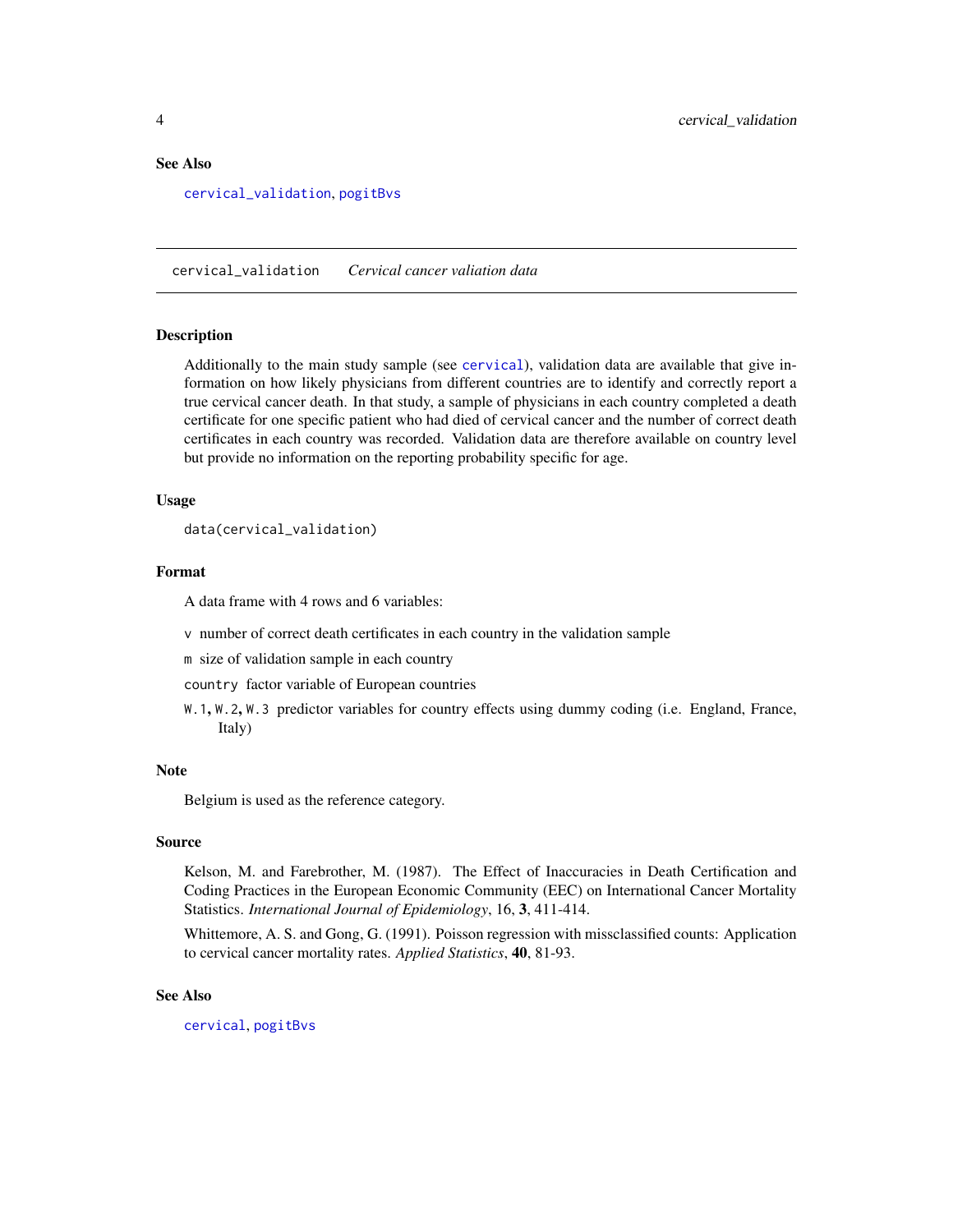<span id="page-4-1"></span><span id="page-4-0"></span>

# Description

This function performs Bayesian variable selection for binomial logit regression models via spike and slab priors. A cluster-specific random intercept can be included in the model to account for within-cluster dependence with variance selection of the random intercept to determine whether there is between-cluster variation in the model. For posterior inference, a MCMC sampling algorithm is used which is based on data augmentation.

# Usage

```
logitBvs(y, N, X, model = list(), prior = list(), more = list(),start = NULL, BVS = TRUE)
```
#### Arguments

| y          | an integer vector of binomial counts                                                                                                                                                         |
|------------|----------------------------------------------------------------------------------------------------------------------------------------------------------------------------------------------|
| N          | an integer vector containing the number of trials                                                                                                                                            |
| X          | a design matrix (including an intercept term)                                                                                                                                                |
| model      | an (optional) list specifying the structure of the model (see details)                                                                                                                       |
| prior      | an (optional) list of prior settings and hyper-parameters controlling the priors<br>(see details)                                                                                            |
| $m$ cmc    | an (optional) list of MCMC sampling options (see details)                                                                                                                                    |
| start      | an (optional), numeric vector containing starting values for the regression effects<br>(including an intercept term); defaults to NULL (i.e. a vector of zeros is used).                     |
| <b>BVS</b> | if TRUE (default), Bayesian variable selection is performed to identify regressors<br>with a non-zero effect; otherwise, an unrestricted model is estimated (without<br>variable selection). |

# Details

The method provides Bayesian variable selection for binomial logit models using mixture priors with a spike and a slab component to identify regressors with a non-zero effect. More specifically, a Dirac spike is used, i.e. a point mass at zero and (by default), the slab component is specified as a scale mixture of normal distributions, resulting in a Student-t distribution with 2psi.nu degrees of freedom. In the more general random intercept model, variance selection of the random intercept is based on the non-centered parameterization of the model, where the signed standard deviation  $\theta_{\alpha}$  of the random intercept term appears as a further regression effect in the model equation. For details, see Wagner and Duller (2012).

The implementation of Bayesian variable selection further relies on the representation of the binomial logit model as a Gaussian regression model in auxiliary variables. Data augmentation is based on Fussl et al. (2013), who show that the binomial logit model can be represented as a linear regression model in the latent variable, which has an interpretation as the difference of aggregated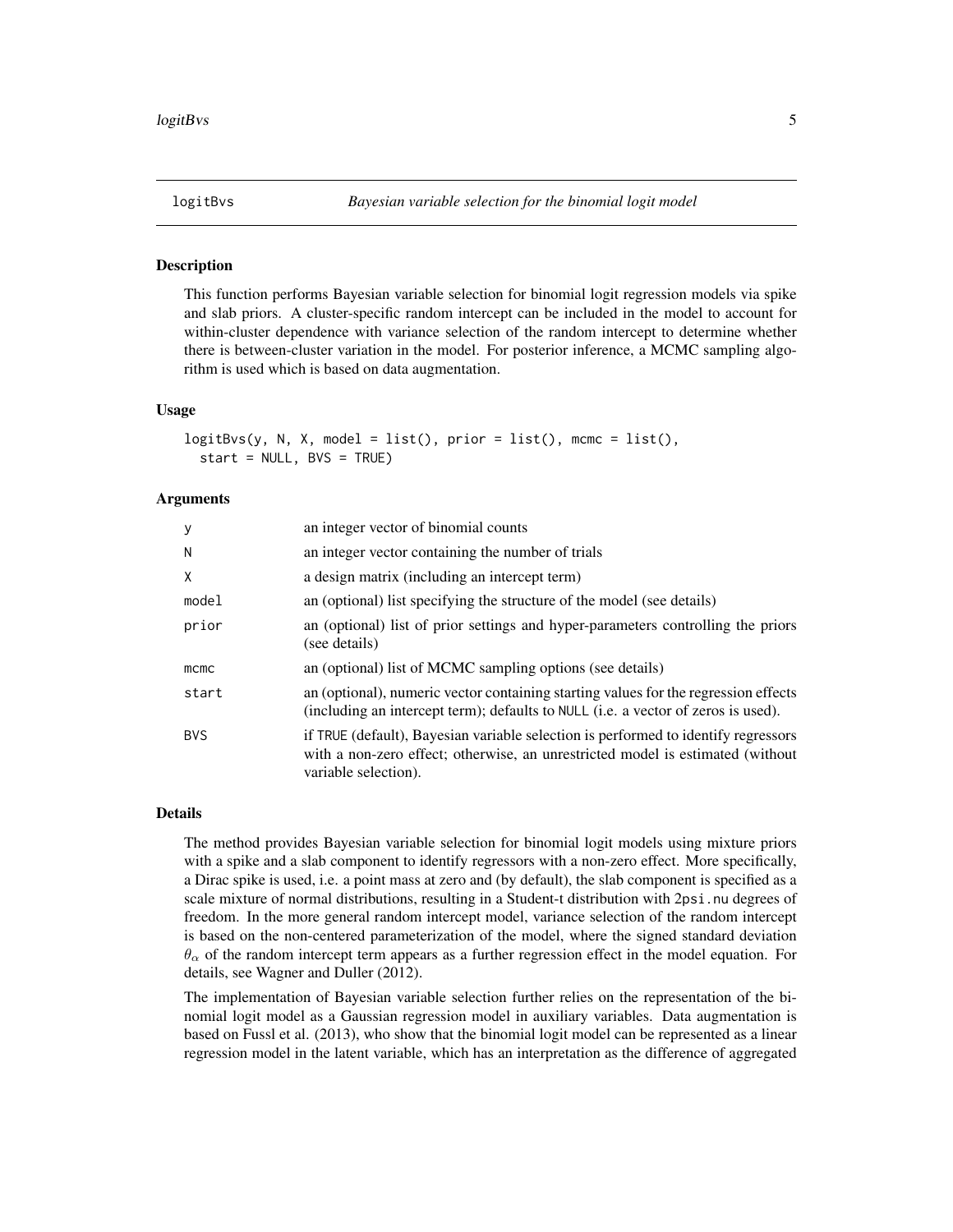<span id="page-5-0"></span>utilities. The error distribution in the auxiliary model is approximated by a finite scale mixture of normal distributions, where the mixture parameters are taken from the R package binomlogit. See Fussl (2014) for details.

For details concerning the sampling algorithm see Dvorzak and Wagner (2016) and Wagner and Duller (2012).

Details for the model specification (see arguments):

model A list:

- deltafix an indicator vector of length ncol(X)-1 specifying which regression effects are subject to selection (i.e.,  $0 =$  subject to selection,  $1 = fix$  in the model); defaults to a vector of zeros.
- gammafix an indicator for variance selection of the random intercept term (i.e.,  $0 =$  with variance selection (default),  $1 = no$  variance selection); only used if a random intercept is includued in the model (see ri).
- ri logical. If TRUE, a cluster-specific random intercept is included in the model; defaults to FALSE.
- clusterID a numeric vector of length equal to the number of observations containing the cluster ID  $c = 1,...,C$  for each observation (required if  $ri = TRUE$ ).
- prior A list:
	- slab distribution of the slab component, i.e. "Student" (default) or "Normal".
	- psi.nu hyper-parameter of the Student-t slab (used for a "Student" slab); defaults to 5.
	- m0 prior mean for the intercept parameter; defaults to 0.
	- M0 prior variance for the intercept parameter; defaults to 100.
	- aj0 a vector of prior means for the regression effects (which is encoded in a normal distribution, see notes); defaults to vector of zeros.
	- V variance of the slab; defaults to 5.
	- w hyper-parameters of the Beta-prior for the mixture weight  $\omega$ ; defaults to c(wa0=1, wb0=1), i.e. a uniform distribution.
	- pi hyper-parameters of the Beta-prior for the mixture weight  $\pi$ ; defaults to c(pa0=1, pb0=1), i.e. a uniform distribution.
- mcmc A list:

burnin number of MCMC iterations discarded as burn-in; defaults to 2000.

thin thinning parameter; defaults to 1.

- startsel number of MCMC iterations drawn from the unrestricted model (e.g., burnin/2); defaults to 1000.
- verbose MCMC progress report in each verbose-th iteration step; defaults to 500. If verbose=0, no output is generated.
- msave returns additional output with variable selection details (i.e. posterior samples for  $\omega$ , δ, π,  $\gamma$ ); defaults to FALSE.

# Value

The function returns an object of class "pogit" with methods [print.pogit](#page-23-1), [summary.pogit](#page-27-1) and [plot.pogit](#page-11-1).

The returned object is a list containing the following elements:

M number of MCMC iterations after the burn-in phase; defaults to 8000.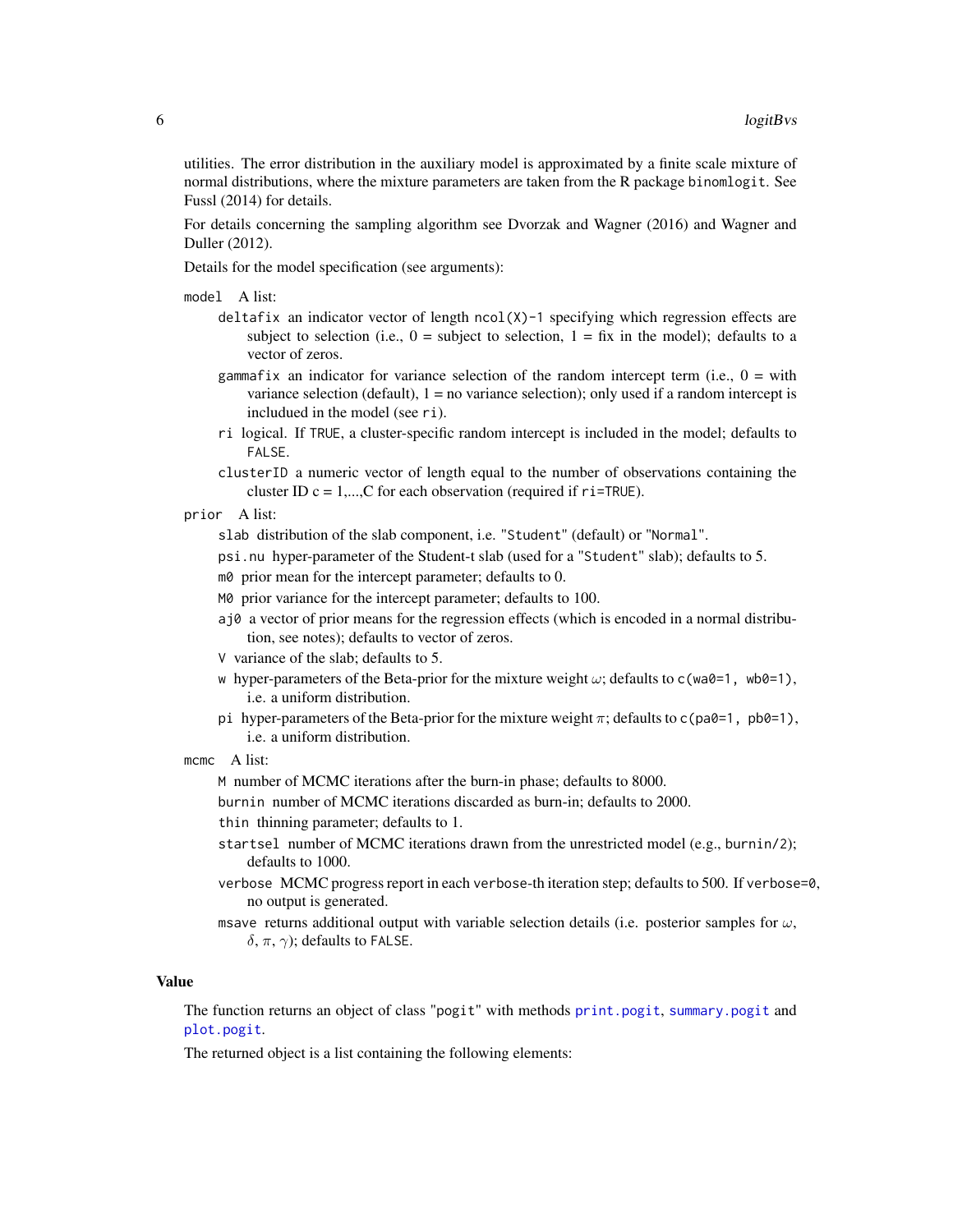# <span id="page-6-0"></span>logitBvs 7

| samplesL    | a named list containing the samples from the posterior distribution of the param-<br>eters in the binomial logit model (see also msave): |
|-------------|------------------------------------------------------------------------------------------------------------------------------------------|
|             | alpha, the taAlpha regression coefficients $\alpha$ and $\theta_{\alpha}$                                                                |
|             | pdeltaAlpha $P(\delta_{\alpha}=1)$                                                                                                       |
|             | psiAlpha scale parameter $\psi_{\alpha}$ of the slab component                                                                           |
|             | pgammaAlpha $P(\gamma_{\alpha}=1)$                                                                                                       |
|             | ai cluster-specific random intercept                                                                                                     |
| data        | a list containing the data y, N and X                                                                                                    |
| model.logit | a list containing details on the model specification, see details for model                                                              |
| mcmc        | see details for momo                                                                                                                     |
| prior.logit | see details for prior                                                                                                                    |
| dur         | a list containing the total runtime (total) and the runtime after burn-in (durM),<br>in seconds                                          |
| <b>BVS</b>  | see arguments                                                                                                                            |
| start       | a list containing starting values, see arguments                                                                                         |
| family      | "logit"                                                                                                                                  |
| call        | function call                                                                                                                            |

# Note

If prior information on the regression parameters is available, this information is encoded in a normal distribution instead of the spike and slab prior (BVS is set to FALSE).

For binary observations, a vector of ones for the number of trials N is required.

# Author(s)

Michaela Dvorzak <m.dvorzak@gmx.at>, Helga Wagner

# References

Dvorzak, M. and Wagner, H. (2016). Sparse Bayesian modelling of underreported count data. *Statistical Modelling*, 16(1), 24 - 46, <http://dx.doi.org/10.1177/1471082x15588398>.

Fussl, A., Fruehwirth-Schnatter, S. and Fruehwirth, R. (2013). Efficient MCMC for Binomial Logit Models. *ACM Transactions on Modeling and Computer Simulation*, 23, 1, Article 3, 1-21.

Fussl, A. (2014). binomlogit: Efficient MCMC for Binomial Logit Models. R package version 1.2, <http://CRAN.R-project.org/package=binomlogit>.

Wagner, H. and Duller, C. (2012). Bayesian model selection for logistic regression models with random intercept. *Computational Statistics and Data Analysis*, 56, 1256-1274.

# See Also

[pogitBvs](#page-12-1)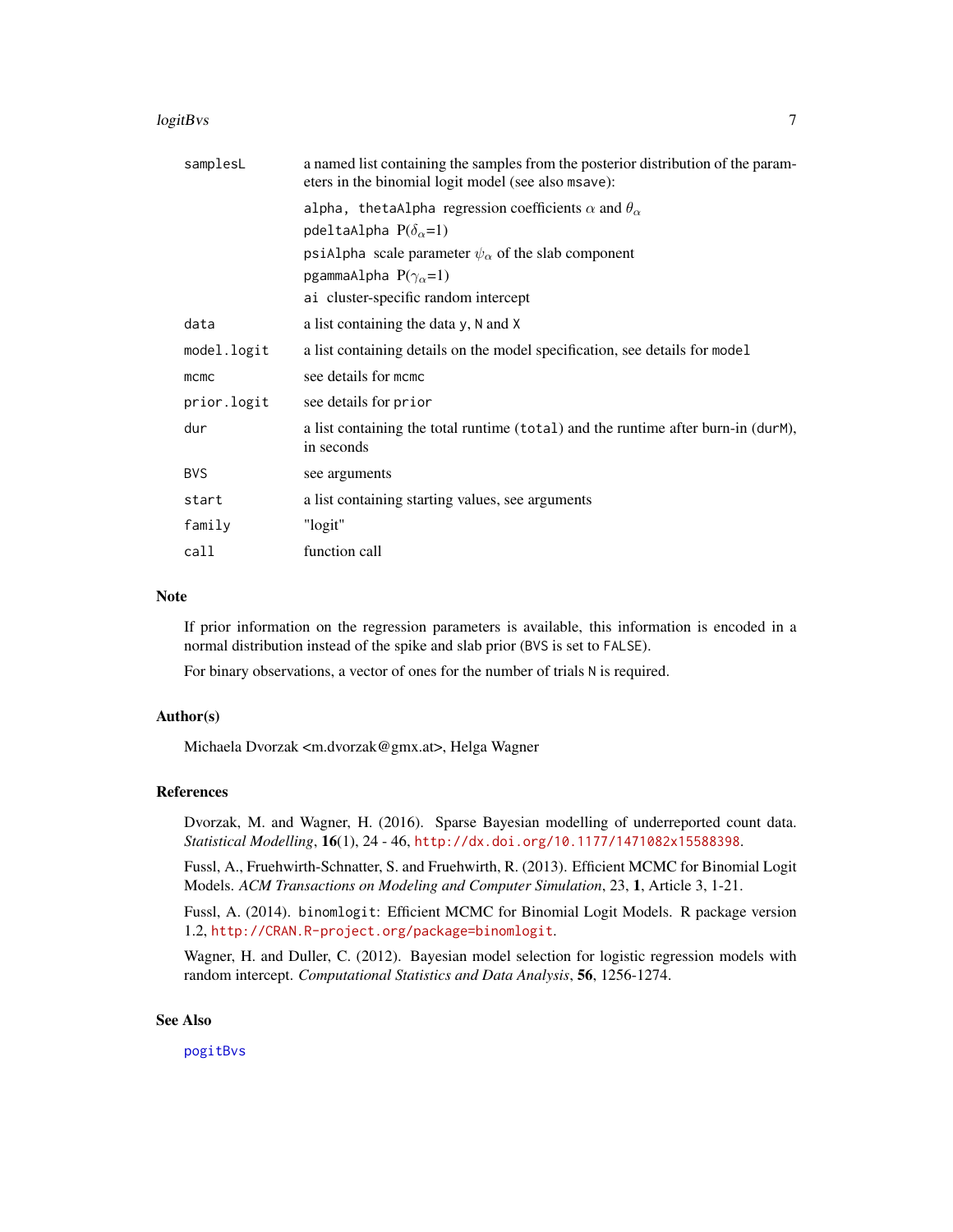# Examples

```
## Not run:
## Examples below should take about 1-2 minutes.
# load simulated data set 'simul binomial'
data(simul_binomial)
y <- simul_binomial$y
N <- simul_binomial$N
X \leftarrow \text{as_matrix}(\text{simul}\_\text{binomial}[, -c(1, 2)])# Bayesian variable selection for simulated data set
m1 \leftarrow logitBvs(y = y, N = N, X = X)
# print, summarize and plot results
print(m1)
summary(m1)
plot(m1)
# MCMC sampling without BVS with specific MCMC and prior settings
m2 \leq -\text{logitBvs}(y = y, N = N, X = X, prior = list(\text{slab} = "Normal"),mcmc = list(M = 4000, burnin = 1000, thin = 5),
               BVS = FALSE)
print(m2)
summary(m2)
plot(m2, maxPlots = 4)
# BVS with specification of regression effects subject to selection
m3 <- logitBvs(y = y, N = N, X = X, mcmc = list(M = 4000, burnin = 1000),
               model = list(detiafix = c(1, 1, 1, 0, 0, 1, 0, 0)))print(m3)
summary(m3)
plot(m3, burnin = FALSE, maxPlots = 4)
plot(m3, type = "acf", maxPlots = 4)
## End(Not run)
```
negbinBvs *Bayesian variable selection for the negative binomial model*

# Description

This function performs Bayesian regression modelling of overdispersed count data including variable selection via spike and slab priors. Posterior inference is based on MCMC sampling techniques.

# Usage

```
negbinBvs(y, offset = NULL, X, model = list(), prior = list(),mcmc = list(), start = NULL, BVS = TRUE)
```
<span id="page-7-0"></span>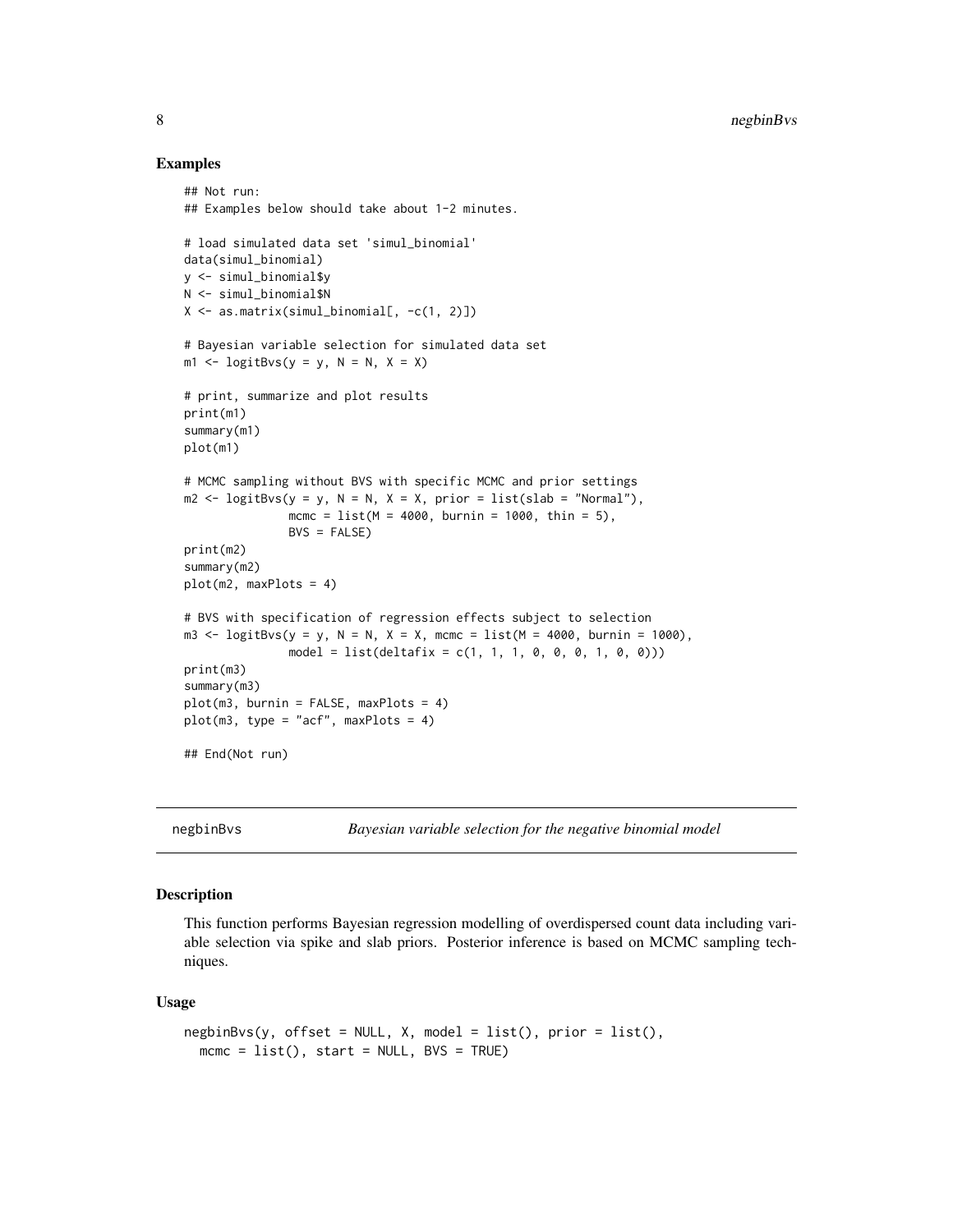# <span id="page-8-0"></span>negbinBvs 9

# Arguments

| У          | an integer vector of count data                                                                                                                                                              |
|------------|----------------------------------------------------------------------------------------------------------------------------------------------------------------------------------------------|
| offset     | an (optional) offset term; should be NULL or an integer vector of length equal to<br>the number of counts.                                                                                   |
| X          | a design matrix (including an intercept term)                                                                                                                                                |
| model      | an (optional) list specifying the structure of the model (see details)                                                                                                                       |
| prior      | an (optional) list of prior settings and hyper-parameters controlling the priors<br>(see details)                                                                                            |
| $m$ cmc    | an (optional) list of MCMC sampling options (see details)                                                                                                                                    |
| start      | an (optional), numeric vector containing starting values for the regression effects<br>(including an intercept term); defaults to NULL (i.e. a vector of zeros is used).                     |
| <b>BVS</b> | if TRUE (default), Bayesian variable selection is performed to identify regressors<br>with a non-zero effect; otherwise, an unrestricted model is estimated (without<br>variable selection). |

# Details

The method provides Bayesian variable selection in regression modelling of overdispersed count data. The negative binomial distribution is derived marginally from a Poisson-Gamma (mixture) model, which can be interpreted as an overdispersed Poisson model with observation-specific random intercept log  $\gamma$ , where  $\gamma|\rho \sim \Gamma(\rho, \rho)$ . A hyper-prior for  $\rho$  is specified as  $\rho \sim \Gamma(c_0, C_0)$ , see details for prior below. By default, variable selection is incorporated in the model based on mixture priors with a spike and a slab component for the regression effects  $\beta$ . More specifically, a Dirac spike is used, i.e. a point mass at zero, and (by default), the slab component is specified as a scale mixture of normal distributions, resulting in a Student-t distribution with 2psi.nu degrees of freedom.

The MCMC sampling scheme relies on the representation of the conditional Poisson model as a Gaussian regression model in auxiliary variables, as described in [poissonBvs](#page-18-1). Data augmentation is based on the auxiliary mixture sampling algorithm of Fruehwirth-Schnatter et al. (2009). For details concerning the algorithm, see Dvorzak and Wagner (2016b), available on request from the authors.

Details for the model specification (see arguments):

#### model A list:

- deltafix an indicator vector of length ncol(X)-1 specifying which regression effects are subject to selection (i.e.,  $0 =$  subject to selection,  $1 =$  fix in the model); defaults to a vector of zeros.
- prior A list:
	- slab distribution of the slab component, i.e. "Student" (default) or "Normal".
	- psi.nu hyper-parameter of the Student-t slab (used for a "Student" slab); defaults to 5.
	- m0 prior mean for the intercept parameter; defaults to 0.
	- M0 prior variance for the intercept parameter; defaults to 100.
	- aj0 a vector of prior means for the regression effects (which is encoded in a normal distribution, see notes); defaults to vector of zeros.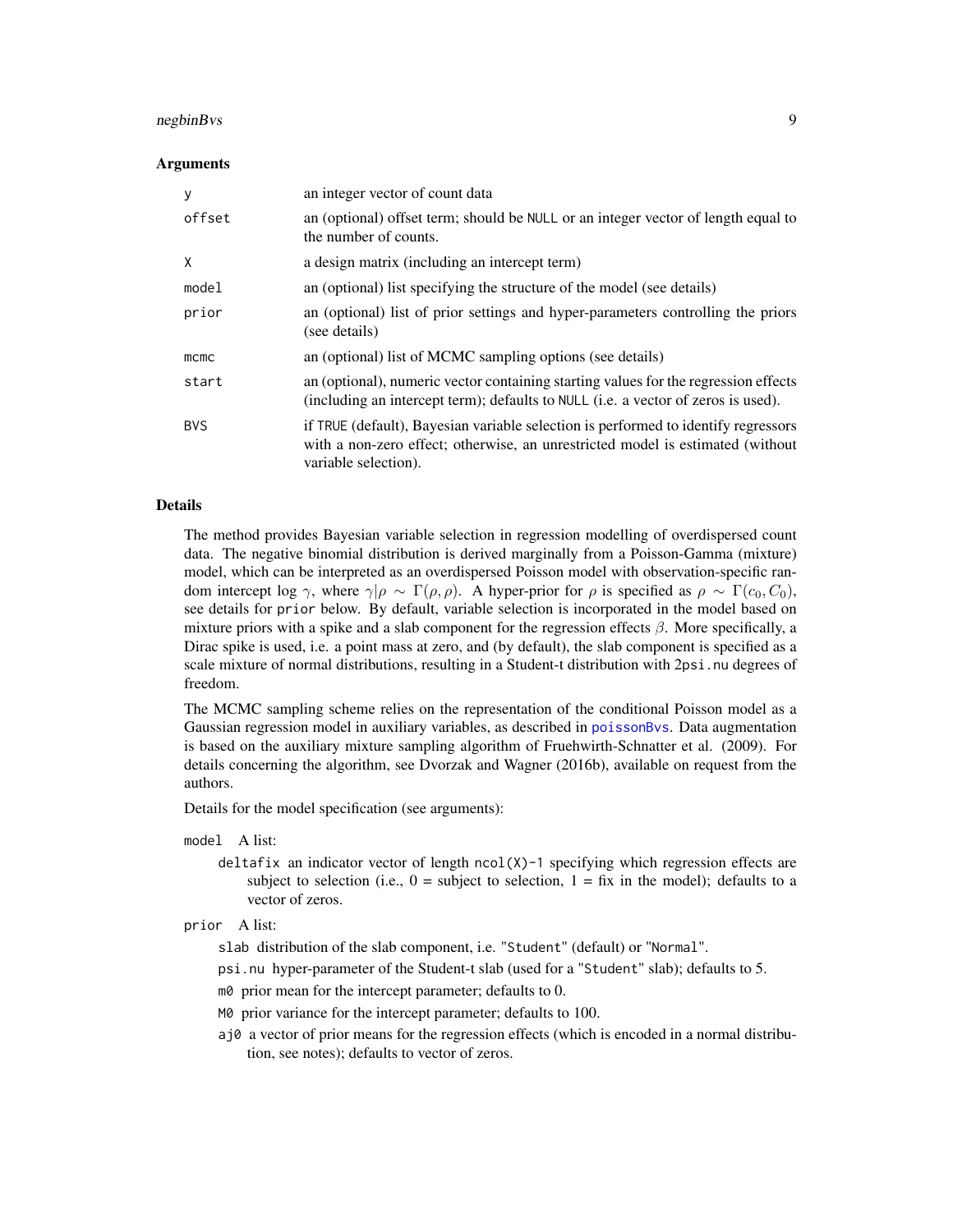- <span id="page-9-0"></span>V variance of the slab; defaults to 5.
- w hyper-parameters of the Beta-prior for the mixture weight  $\omega$ ; defaults to c(wa0=1, wb0=1), i.e. a uniform distribution.
- c0, C0 scale and rate of the gamma prior for the hyper-parameter  $\rho$ ; defaults to 2 and 1.
- eps tuning parameter in the MH-step to sample  $\rho$ ; defaults to 0.05.

# mcmc A list:

- M number of MCMC iterations after the burn-in phase; defaults to 8000.
- burnin number of MCMC iterations discarded as burn-in; defaults to 2000.
- thin thinning parameter; defaults to 1.
- startsel number of MCMC iterations drawn from the unrestricted model (e.g., burnin/2); defaults to 1000.
- verbose MCMC progress report in each verbose-th iteration step; defaults to 500. If verbose=0, no output is generated.
- msave returns additional output with variable selection details (i.e. posterior samples for  $\omega$ ,  $\delta$ ); defaults to FALSE.

# Value

The function returns an object of class "pogit" with methods [print.pogit](#page-23-1), [summary.pogit](#page-27-1) and [plot.pogit](#page-11-1).

The returned object is a list containing the following elements:

| samplesNB  | a named list containing the samples from the posterior distribution of the param-<br>eters in the negative binomial model (see also msave): |
|------------|---------------------------------------------------------------------------------------------------------------------------------------------|
|            | beta, rho regression coefficients $\beta$ and $\rho$                                                                                        |
|            | pdeltaBeta $P(\delta_{\beta}=1)$                                                                                                            |
|            | psiBeta scale parameter $\psi_{\beta}$ of the slab component                                                                                |
| data       | a list containing the data y, offset and X                                                                                                  |
| model.nb   | a list containing details on the model specification, see details for model                                                                 |
| $m$ cmc    | see details for momo                                                                                                                        |
| prior.nb   | see details for prior                                                                                                                       |
| dur        | a list containing the total runtime (total) and the runtime after burn-in (durM),<br>in seconds                                             |
| acc.rho    | acceptance rate of parameter $\rho$                                                                                                         |
| <b>BVS</b> | see arguments                                                                                                                               |
| start      | a list containing starting values, see arguments                                                                                            |
| family     | "negbin"                                                                                                                                    |
| call       | function call                                                                                                                               |

# Note

Alternatively, a Poisson model with observation-specific normal random intercept (i.e., a Poissonlog-normal mixture model) can be used to deal with overdispersion of count data, which is provided in the function [poissonBvs](#page-18-1).

If prior information on the regression parameters is available, this information is encoded in a normal distribution instead of the spike and slab prior (consequently, BVS is set to FALSE).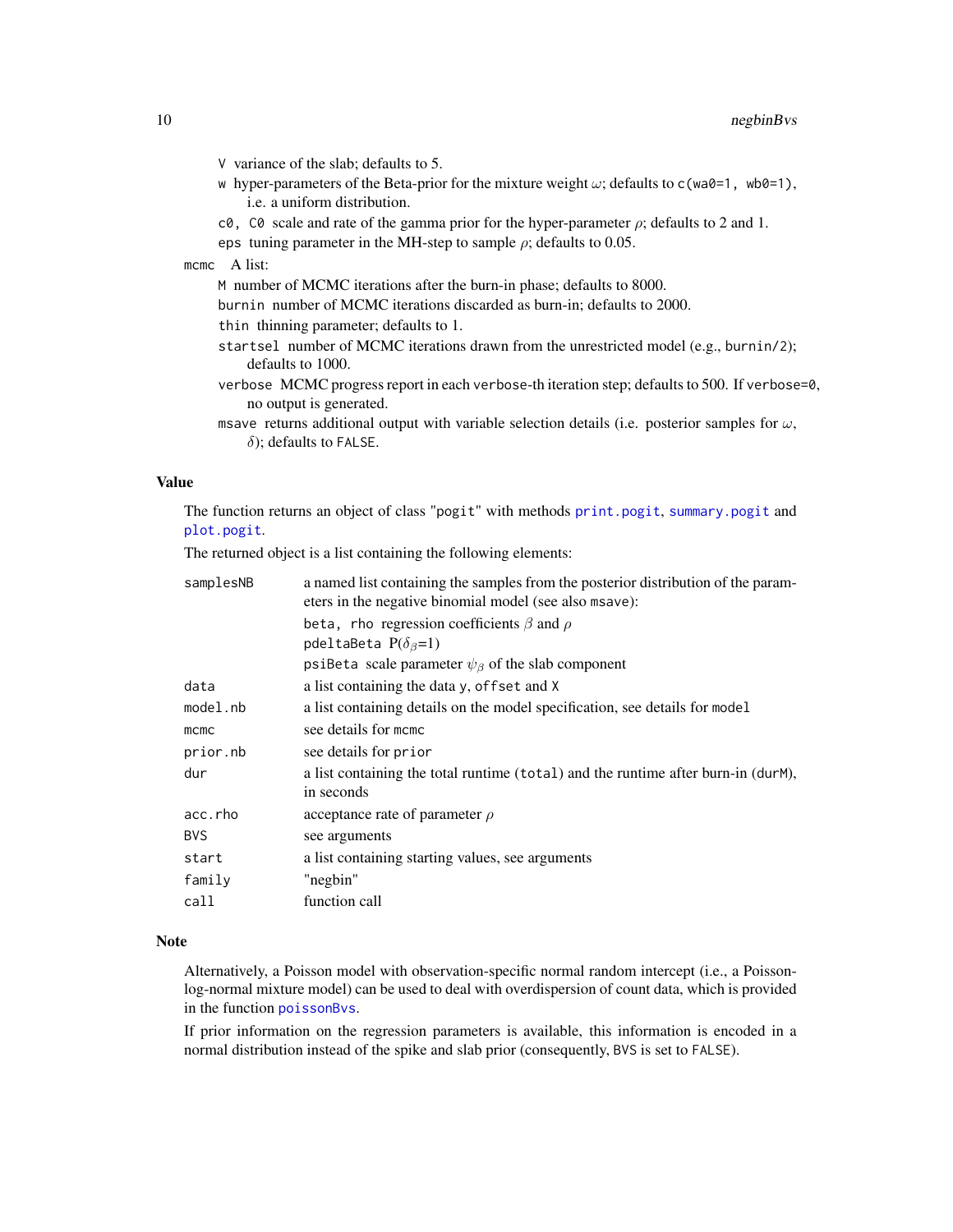# <span id="page-10-0"></span>negbinBvs 11

# Author(s)

Michaela Dvorzak <m.dvorzak@gmx.at>

# References

Dvorzak, M. and Wagner, H. (2016b). Bayesian inference for overdispersed count data subject to underreporting - An application to norovirus illness in Germany. (Unpublished) working paper.

Fruehwirth-Schnatter, S., Fruehwirth, R., Held, L. and Rue, H. (2009). Improved auxiliary mixture sampling for hierarchical models of non-Gaussian data. *Statistics and Computing*, 19, 479 - 492.

# See Also

[poissonBvs](#page-18-1)

# Examples

```
## Not run:
## Examples below should take about 1-2 minutes.
## ------ (use simul_pois1) ------
data(simul_pois1)
y <- simul_pois1$y
X <- as.matrix(simul_pois1[, -1])
# Bayesian variable selection for simulated data set
m1 \leq - negbinBvs(y = y, X = X)
# print results (check acceptance rate for 'rho')
print(m1)
# re-run with adapted tuning parameter 'eps'
m2 \leq - negbinBvs(y = y, X = X, prior = list(eps = 0.4))
# print and summarize results
print(m2)
summary(m2)
# alternatively, compare results to overdispersed Poisson model with
# normal random intercept (subject to selection), provided in 'poissonBvs'
# specify observation-specific random intercept
cID \leftarrow seq_along(y)m3 \le poissonBvs(y = y, X = X, model = list(ri = TRUE, clusterID = cID))
# print, summarize and plot results
print(m3)
summary(m3)
# note that thetaB is not selected (!)
plot(m3, burnin = FALSE, thin = FALSE)
```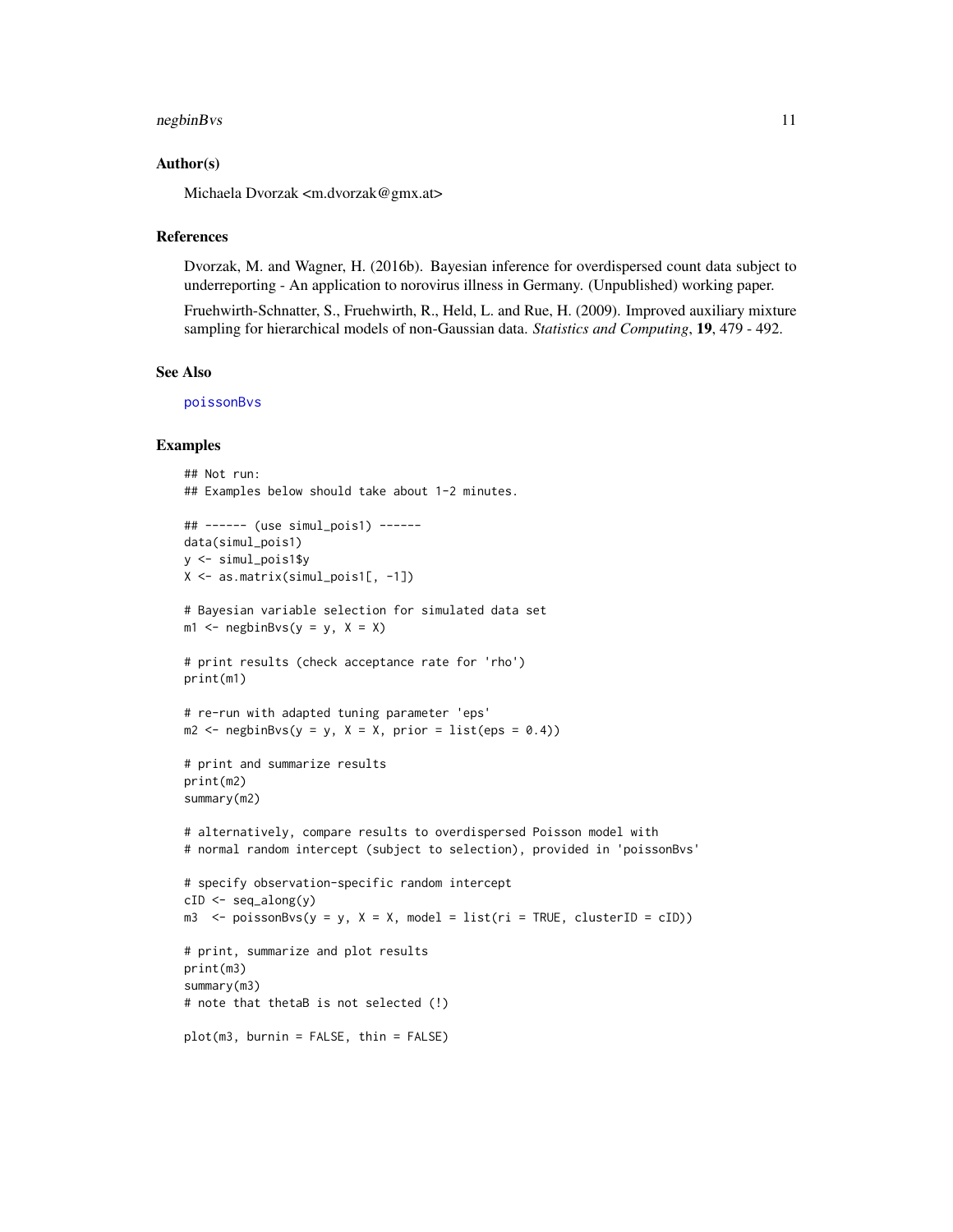```
## ------ (use data set "azdrg112" from package "COUNT") ------
if (!requireNamespace("COUNT", quietly = TRUE)){
 stop("package 'COUNT' is needed for this example to work.
       Please install it.")
}
library(COUNT)
# load data set 'azdrg112'
# (Arizona Medicare data for DRG (Diagnostic Related Group) 112)
data(azdrg112)
y <- as.numeric(azdrg112$los) # hospital length of stay: 1-53 days
X \leq - as.matrix(azdrg112[,-1]) # covariates (gender, type1, age75)
m4 \leq negbinBvs(y = y, X = X, mcmc = list(M = 4000))
# print results (check acceptance rate for 'rho')
print(m4)
summary(m4)
plot(m4, burnin = FALSE)
# adapte tuning parameter eps (and set BVS to FALSE)
prior \le list(eps = 0.1)
m5 < - negbinBvs(y = y, X = X, mcmc = list(M = 4000), prior = prior,
                BVS = FALSE# print, summarize and plot results
print(m5)
summary(m5)
plot(m5, burnin = FALSE, thin = FALSE)
plot(m5, type = "acf", \text{lag.max} = 50)
## End(Not run)
```
<span id="page-11-1"></span>plot.pogit *Plot an object of class* pogit

# Description

This function provides traceplots, autocorrelation plots and density plots of the MCMC samples for an object of class "pogit" to graphically assess convergence of the MCMC simulations. It also displays the (model averaged) posterior means and 95%-HPD intervals for the regression effects.

## Usage

```
## S3 method for class 'pogit'
plot(x, type = "traceplot", burnin = TRUE, thin = TRUE,lag.max = NULL, ci = TRUE, maxPlots = NULL, ...)
```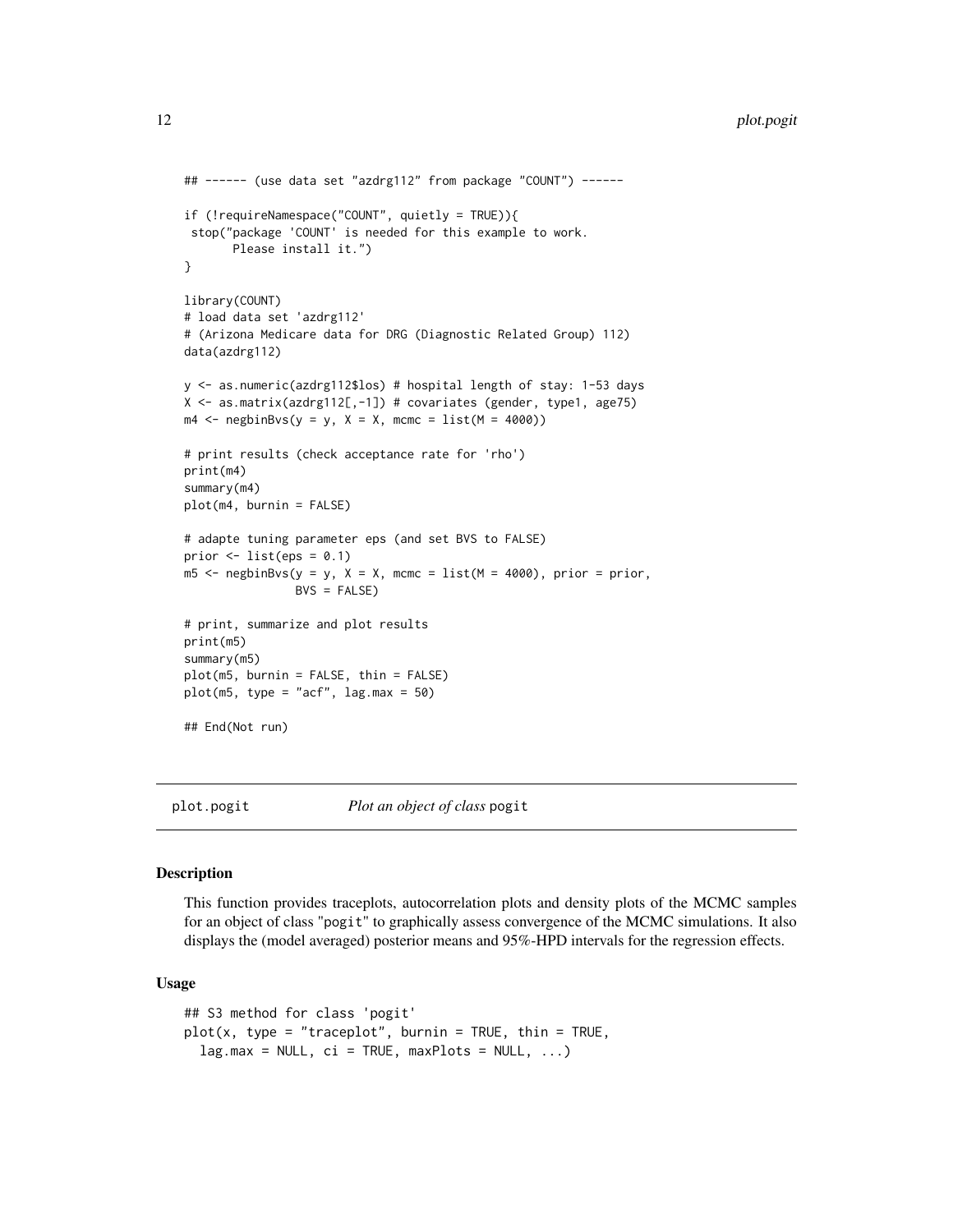# <span id="page-12-0"></span> $pogitBvs$  and the contract of the contract of the contract of the contract of the contract of the contract of the contract of the contract of the contract of the contract of the contract of the contract of the contract of th

# Arguments

| X        | an object of class pogit                                                                                                                                                                                                                                               |
|----------|------------------------------------------------------------------------------------------------------------------------------------------------------------------------------------------------------------------------------------------------------------------------|
| type     | type of plot: "traceplot" (default) for traceplots of the MCMC draws, "acf"<br>for autocorrelation plots of the MCMC draws, "density" for density plots and<br>"hpd" to display (model averaged) posterior means with 95%-HPD intervals for<br>the regression effects. |
| burnin   | logical. If TRUE (default), burn-in draws (as specified in x) are discarded.                                                                                                                                                                                           |
| thin     | logical. If TRUE (default), thinning (as specified in x) is considered for diagnostic<br>MCMC plots.                                                                                                                                                                   |
| lag.max  | maximum lag for autocorrelation plot; if NULL (default), the default of acf is<br>used.                                                                                                                                                                                |
| ci       | logical. If TRUE (default), the confidence interval in the autocorrelation plot is<br>shown (see acf for details).                                                                                                                                                     |
| maxPlots | maximum number of plots on a single page; if NULL (default), the number of<br>plots dispayed on a single page is specified according to the used model.                                                                                                                |
|          | further arguments (not used)                                                                                                                                                                                                                                           |

# Author(s)

Michaela Dvorzak <m.dvorzak@gmx.at>

# Examples

## see examples for pogitBvs, logitBvs, poissonBvs and negbinBvs

<span id="page-12-1"></span>pogitBvs *Bayesian variable selection for the Pogit model*

# Description

This function performs Bayesian variable selection for a Poisson-Logistic (Pogit) model via spike and slab priors. For posterior inference, a MCMC sampling scheme is used that relies on augmenting the observed data by the unobserved counts and involves only Gibbs sampling steps.

# Usage

```
pogitBvs(y, E = NULL, X, W = NULL, validation = NULL, method = "val",
 model = list(), prior = list(), mcmc = list(), start = list(),
 BVS = TRUE
```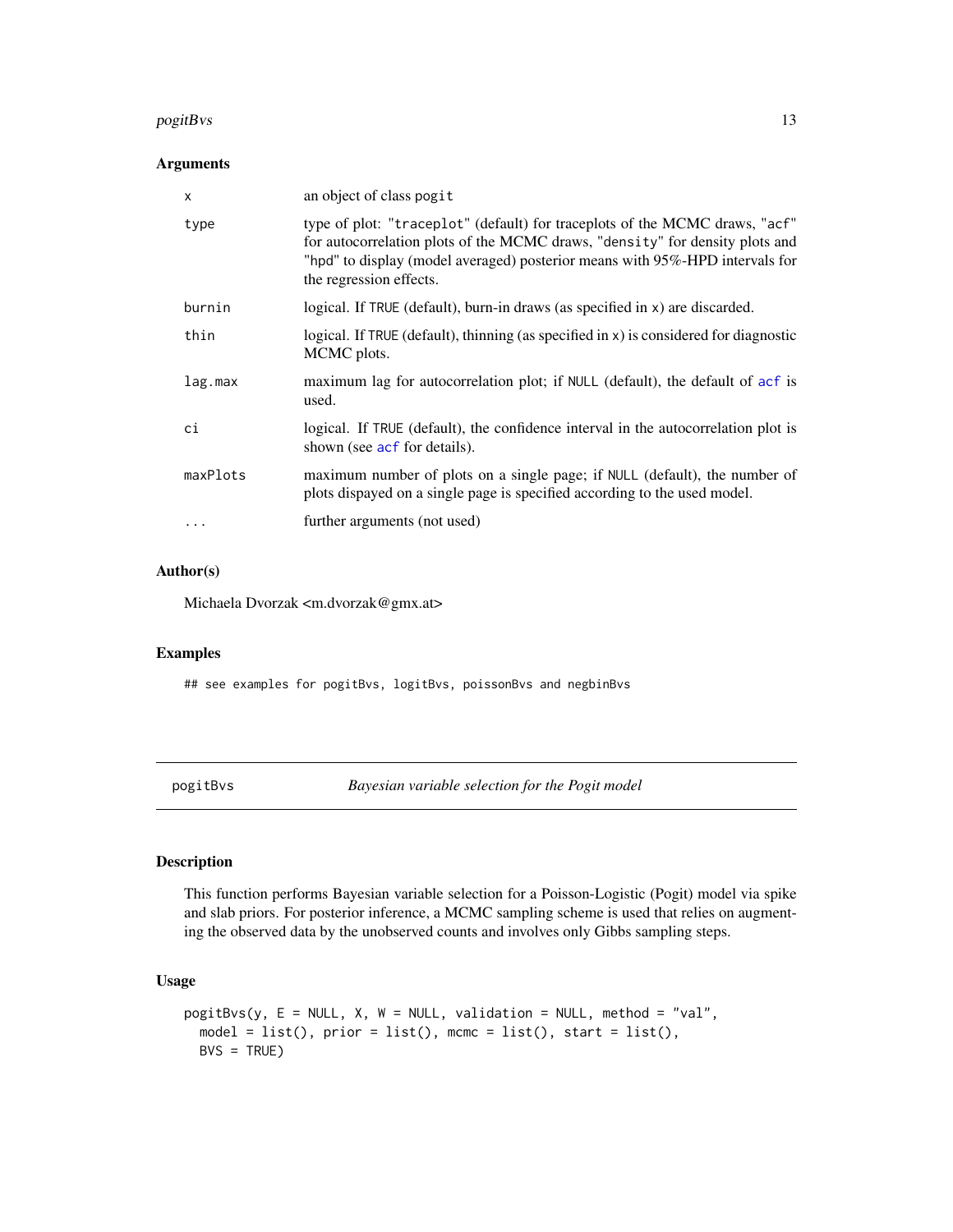# <span id="page-13-0"></span>Arguments

| у          | an integer vector of observed counts for units $i = 1,,I$                                                                                                                                                                                                                                                                                                                                                                                                                                                                          |
|------------|------------------------------------------------------------------------------------------------------------------------------------------------------------------------------------------------------------------------------------------------------------------------------------------------------------------------------------------------------------------------------------------------------------------------------------------------------------------------------------------------------------------------------------|
| E          | an (optional) vector containing total exposure times (offset); should be NULL or<br>an integer vector of length equal to the number of counts.                                                                                                                                                                                                                                                                                                                                                                                     |
| X          | a design matrix in the Poisson part of the joint model                                                                                                                                                                                                                                                                                                                                                                                                                                                                             |
| W          | a design matrix in the logit part of the joint model (can be a subset of X) or NULL,<br>if the same design matrix is used in both sub-models, i.e. $W = X$ .                                                                                                                                                                                                                                                                                                                                                                       |
| validation | a two-column data frame or list with the number of reported cases $(= v)$ in the<br>validation sample and the number of total cases $(=\mathbf{m})$ subject to the fallible re-<br>porting process (i.e. validation sample size) for each unit (or sub-category);<br>required if method = "val", otherwise NULL. The number of rows must con-<br>form with the number of rows in $W$ or with the number of units I (if $X = W$ ),<br>respectively.                                                                                 |
| method     | the method to be used to obtain parameter identification: The default method<br>"val" requires a small sample of validation data (see validation). If the in-<br>formation on all or some parameters of the reporting process is not provided by<br>validation data, an informative prior distribution for the regression effects in the<br>logit sub-model can be used (method $=$ "infprior"). This prior information<br>is encoded in a normal distribution instead of the spike and slab prior (see the<br>details for prior). |
| model      | a list specifying the structure of the model (see details)                                                                                                                                                                                                                                                                                                                                                                                                                                                                         |
| prior      | an (optional) list of prior settings and hyper-parameters controlling the priors<br>(see details)                                                                                                                                                                                                                                                                                                                                                                                                                                  |
| mcmc       | an (optional) list of MCMC sampling options (see details)                                                                                                                                                                                                                                                                                                                                                                                                                                                                          |
| start      | an (optional) list containing starting values for the regression effects in both<br>sub-models (see details)                                                                                                                                                                                                                                                                                                                                                                                                                       |
| <b>BVS</b> | if TRUE (default), Bayesian variable selection (in at least one part of the joint<br>model) is performed to identify regressors with a non-zero effect; otherwise, an<br>unrestricted model is estimated (without variable selection).                                                                                                                                                                                                                                                                                             |

#### Details

The method provides Bayesian variable selection for regression models of count data subject to under-reporting using mixture priors with a spike and a slab component. By augmenting the observed count data with the unobserved counts, the resulting model can be factorized into a Poisson and a binomial logit model part. Hence, for this two-part model, sampling algorithms for a Poisson and a binomial logit model can be used which are described in [poissonBvs](#page-18-1) and [logitBvs](#page-4-1). Bayesian variable selection is incorporated in both parts of the joint model using mixture priors with a Dirac spike and (by default) a Student-t slab. The implementation relies on the representation of the respective model as a Gaussian regression model in auxiliary variables (see again the help for the respective function). Though variable selection is primarily used to identify regressors with a non-zero effect, it can also be useful for identification of the Pogit model.

By default, identification of the Pogit model is achieved by additional information on the reporting process through validation data and incorporation of variable selection. If the information on the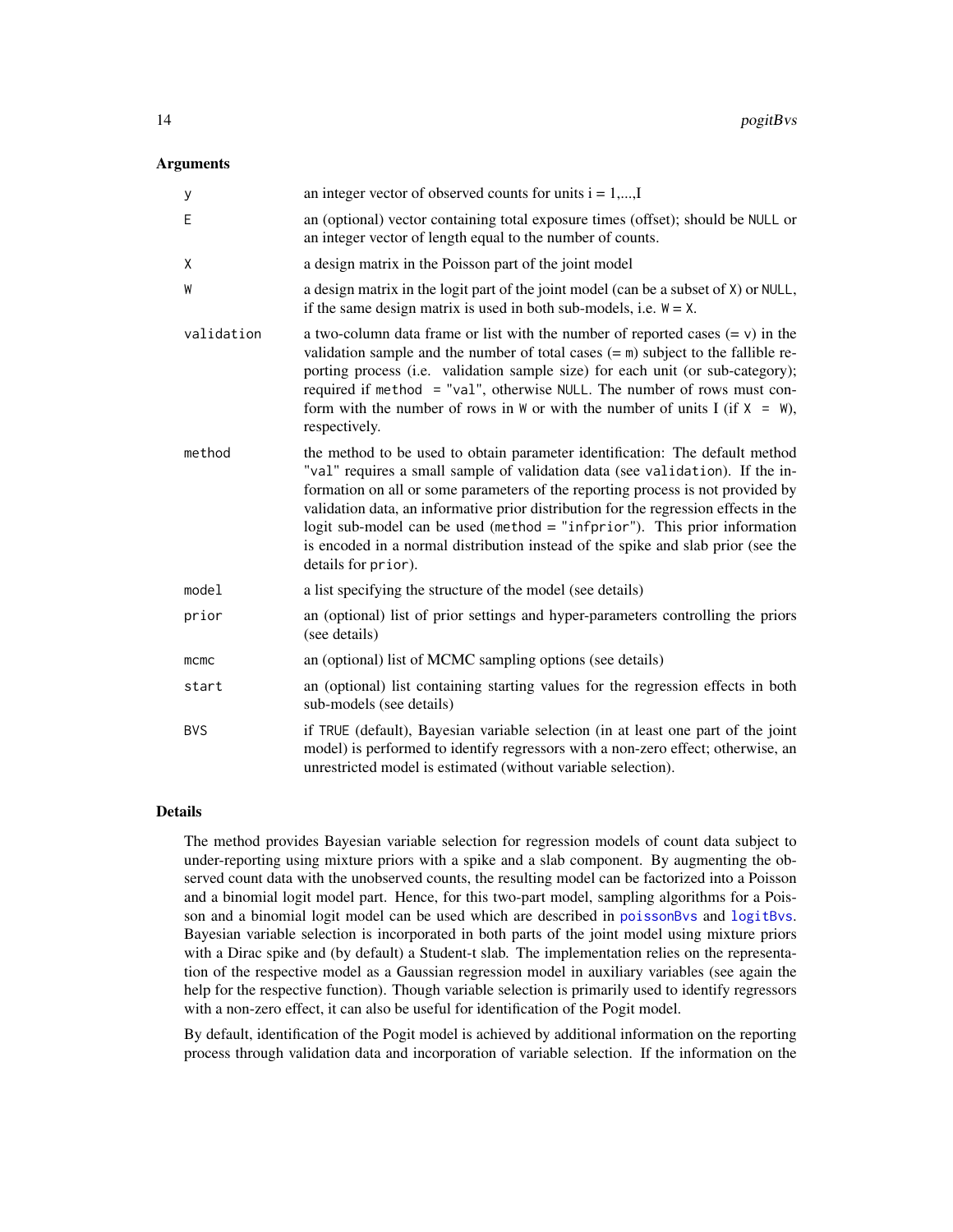# $pogitBvs$  and the contract of the contract of the contract of the contract of the contract of the contract of the contract of the contract of the contract of the contract of the contract of the contract of the contract of th

parameters of the reporting process is not provided by validation data, the identification of the model parameters has to be guaranteed by specifying an informative prior distribution (see arguments).

To model under-reported clustered data, a cluster-specific random intercept can be included in both model parts of the Pogit model to account for dependence within clusters. Bayesian variance selection is applied to determine whether there is within-cluster dependence in either part of the model. Note that an observation-specific random intercept in the Poisson sub-model yields an overdispersed Pogit model for unobserved heterogeneity.

For details concerning the sampling algorithm see Dvorzak and Wagner (2016).

Details for the model specification (see arguments):

- model A list:
	- deltaBetafix, deltaAlphafix indicator vectors of length ncol(X)-1 and ncol(W)-1, respectively, for the Poisson and the logit sub-model, to specify which regression effects are subject to selection (i.e.,  $0 =$  subject to selection,  $1 = fix$  in the model); defaults to vectors of zeros.
	- gammaBetafix, gammaAlphafix indicators for variance selection of the random intercept term in the Poisson and the logit sub-model (i.e.,  $0 =$  with variance selection (default), 1 = no variance selection); only used if a random intercept is included in either part of the joint model (see riBeta and riAlpha, respectively).
	- riBeta, riAlpha logical. If TRUE, a cluster-specific random intercept is included in the respective part of the joint model; defaults to FALSE.
	- clBetaID, clAlphaID numeric vectors of length equal to the number of observations containing the cluster ID  $c = 1, \ldots, C$  for each unit (or sub-category) in the respective sub-model (required if riBeta=TRUE or riAlpha=TRUE, respectively).
	- subcat a factor variable of length equal to the number of units that specifies for which subcategory validation data are available (is required if W is a subset of X). If NULL (default), it is presumed that validation data are available for each unit (see also examples).

# prior A list:

- slabP, slabL distribution of the slab component in the Poisson and logit sub-model, i.e. "Student" (default) or "Normal".
- psi.nuP, psi.nuL hyper-parameter of the Student-t slab in the respective sub-model (used for a Student-t slab); defaults to 5.
- m0b, m0a prior mean for the intercept parameter in the Poisson and the logit model; defaults to 0. If the argument method = "infprior", the specification of  $m\theta$ a is required.
- M0b, M0a prior variance for the intercept parameter in the Poisson and the logit model; defaults to 100.
- bj0, aj0 a vector of prior means for the regression effects in the Poisson and the logit submodel (which is encoded in a normal distribution, see notes); defaults to a vector of zeros. If the argument method = "infprior", the specification of  $aj\theta$  is mandatory.
- VP, VL variance of the slab in the respective sub-model; defaults to 5.
- wBeta, wAlpha hyper-parameters of the Beta-prior for the mixture weights  $\omega_\beta$  and  $\omega_\alpha$  in the respective sub-model; defaults to c(wa0=1, wb0=1), i.e. a uniform distribution.
- piBeta, piAlpha hyper-parameters of the Beta-prior for the mixture weights  $\pi_\beta$  and  $\pi_\alpha$  in the respective sub-model; defaults to  $c$ (pa0=1, pb0=1), i.e. a uniform distribution.

mcmc A list: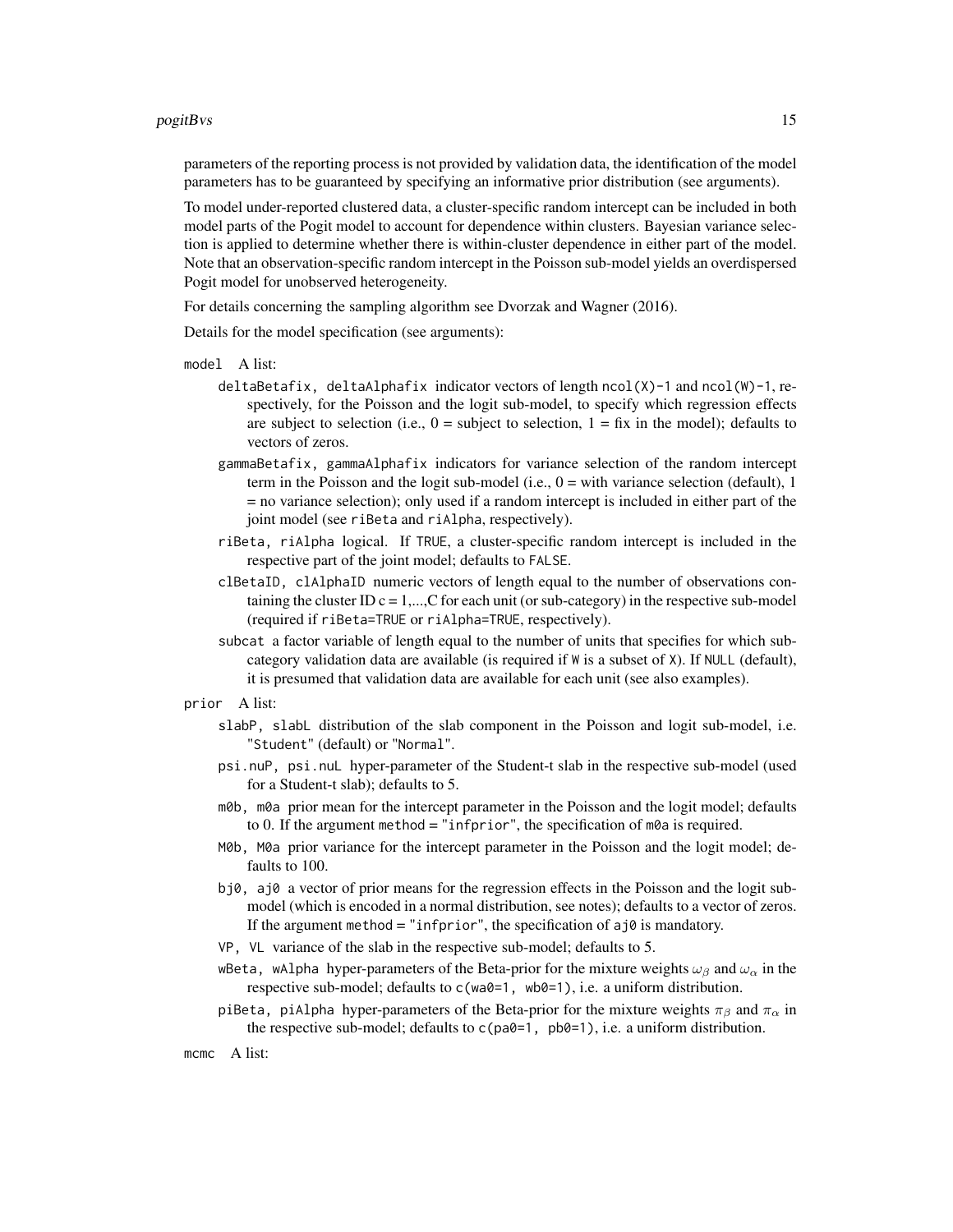- <span id="page-15-0"></span>M number of MCMC iterations after the burn-in phase; defaults to 8000.
- burnin number of MCMC iterations discarded as burn-in; defaults to 2000.
- thin thinning parameter; defaults to 1.
- startsel number of MCMC iterations drawn from the unrestricted model (e.g., burnin/2); defaults to 1000.
- verbose MCMC progress report in each verbose-th iteration step; defaults to 500. If verbose=0, no output is generated.
- msave returns additional output with variable selection details (i.e. posterior samples for  $\omega_{\beta}$ ,  $\omega_{\alpha}, \delta_{\beta}, \delta_{\alpha}, \pi_{\beta}, \pi_{\alpha}, \gamma_{\beta}, \gamma_{\alpha}$ ); defaults to FALSE.

```
start A list:
```
- beta a vector of length ncol(X) containing starting values for the regression parameters  $\beta$  in the Poisson model part. By default, a Poisson glm is fitted to the observed counts.
- alpha a vector of length ncol(W) containing starting values for the regression parameters  $\alpha$ in the logit model part. By default, a binomial glm is fitted to the validation data for method = "val". If method = "infprior", starting values for  $\alpha$  are sampled from the (informative) prior distribution.
- firth logical. If TRUE, a logistic regression model applying Firth's correction to the likelihood using [logistf](#page-0-0) is fitted to the validation data (only used if method = "val").

# Value

The function returns an object of class "pogit" with methods [print.pogit](#page-23-1), [summary.pogit](#page-27-1) and [plot.pogit](#page-11-1).

An object of class "pogit" is a list containing the following elements:

| samplesL    | a named list containing the samples from the posterior distribution of the param-<br>eters in the logit part of the joint model (see also msave):   |
|-------------|-----------------------------------------------------------------------------------------------------------------------------------------------------|
|             | alpha, thetaAlpha regression coefficients $\alpha$ and $\theta_{\alpha}$                                                                            |
|             | pdeltaAlpha $P(\delta_{\alpha}=1)$                                                                                                                  |
|             | psiAlpha scale parameter $\psi_{\alpha}$ of the slab component                                                                                      |
|             | pgammaAlpha $P(\gamma_{\alpha}=1)$                                                                                                                  |
|             | ai cluster-specific random intercept                                                                                                                |
| samplesP    | a named list containing the samples from the posterior distribution of the param-<br>eters in the Poisson part of the joint model (see also msave): |
|             | beta, the table ta regression coefficients $\beta$ and $\theta_{\beta}$                                                                             |
|             | pdeltaBeta $P(\delta_{\beta}=1)$                                                                                                                    |
|             | psiBeta scale parameter $\psi_{\beta}$ of the slab component                                                                                        |
|             | pgammaBeta $P(\gamma_{\beta}=1)$                                                                                                                    |
|             | bi cluster-specific random intercept                                                                                                                |
| data        | a list containing the data y, E, X, W, val and subcat                                                                                               |
| model.logit | a list containing details on the model specification in the logit sub-model, see<br>details for model                                               |
| model.pois  | a list containing details on the model specification in the Poisson sub-model, see<br>details for model                                             |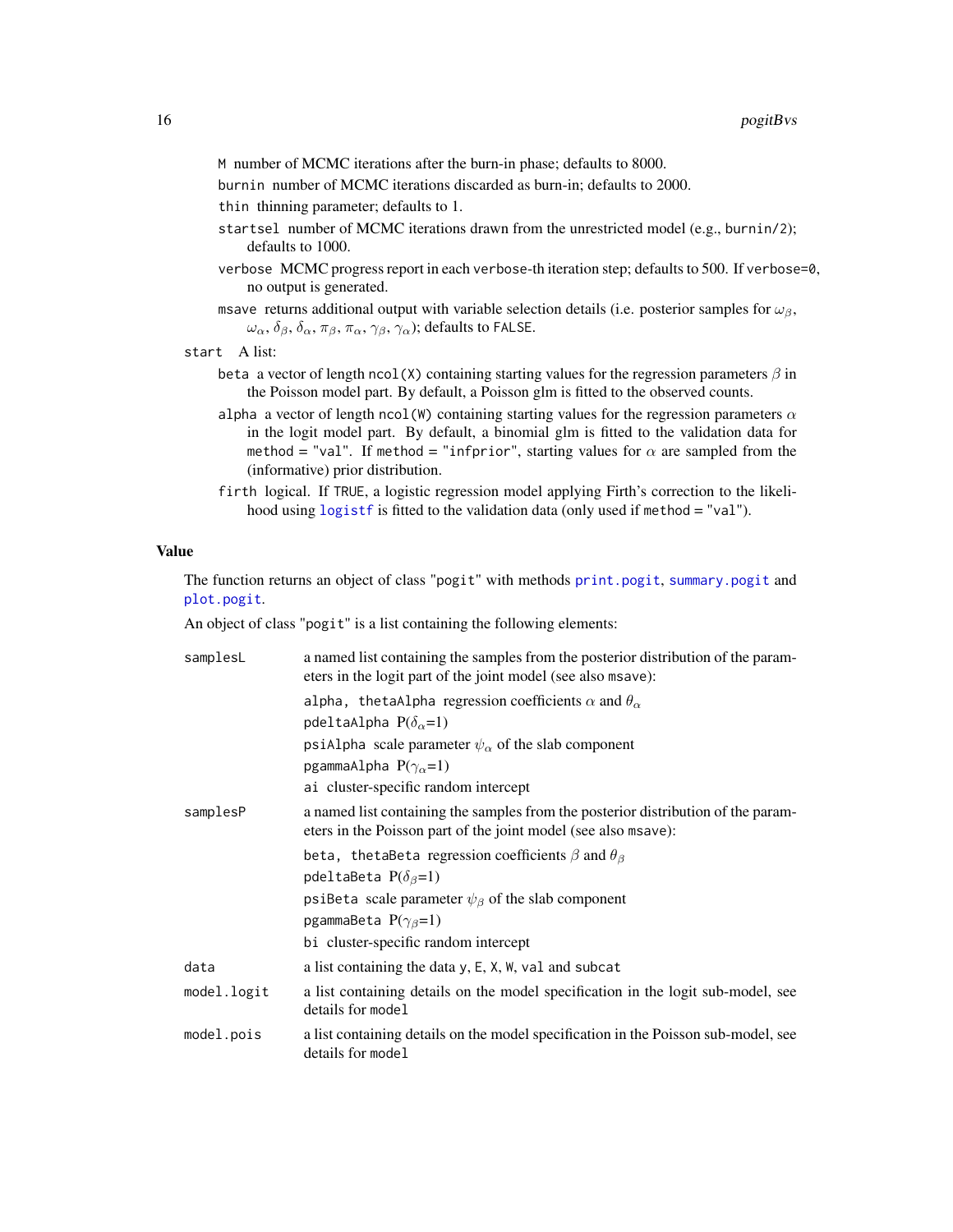# <span id="page-16-0"></span> $\log$ itBvs 17

| $m$ cmc     | see details for momo                                                                            |
|-------------|-------------------------------------------------------------------------------------------------|
| prior.logit | see details for prior                                                                           |
| prior.pois  | see details for prior                                                                           |
| dur         | a list containing the total runtime (total) and the runtime after burn-in (durM),<br>in seconds |
| <b>BVS</b>  | see arguments                                                                                   |
| method      | see arguments                                                                                   |
| start       | a list containing starting values, see arguments                                                |
| family      | "pogit"                                                                                         |
| call        | function call                                                                                   |

# Note

If method = "infprior", an informative prior for the regression parameters in the logit model is required to guarantee identification of the model parameters. Otherwise, identification of the Pogit model may be weak and inference will be biased.

# Author(s)

Michaela Dvorzak <m.dvorzak@gmx.at>, Helga Wagner

# References

Dvorzak, M. and Wagner, H. (2016). Sparse Bayesian modelling of underreported count data. *Statistical Modelling*, 16(1), 24 - 46, <http://dx.doi.org/10.1177/1471082x15588398>.

# See Also

[logitBvs](#page-4-1), [poissonBvs](#page-18-1)

# Examples

```
## Not run:
## Examples below (except for m3) should take 3-4 minutes.
## ------ (use simul1) ------
# load simulated data set 'simul1'
data(simul1)
y <- simul1$y
E <- simul1$E
X \le - as.matrix(simul1[, -c(1, 2, 8, 9)]) # W = X
validation \leq simul1[, c("m", "v"), drop = FALSE]
# function call (with specific MCMC settings)
m1 <- pogitBvs(y = y, E = E, X = X, validation = validation,mcmc = list(M = 4000, thin = 5, verbose = 1000))
```
# print, summarize and plot results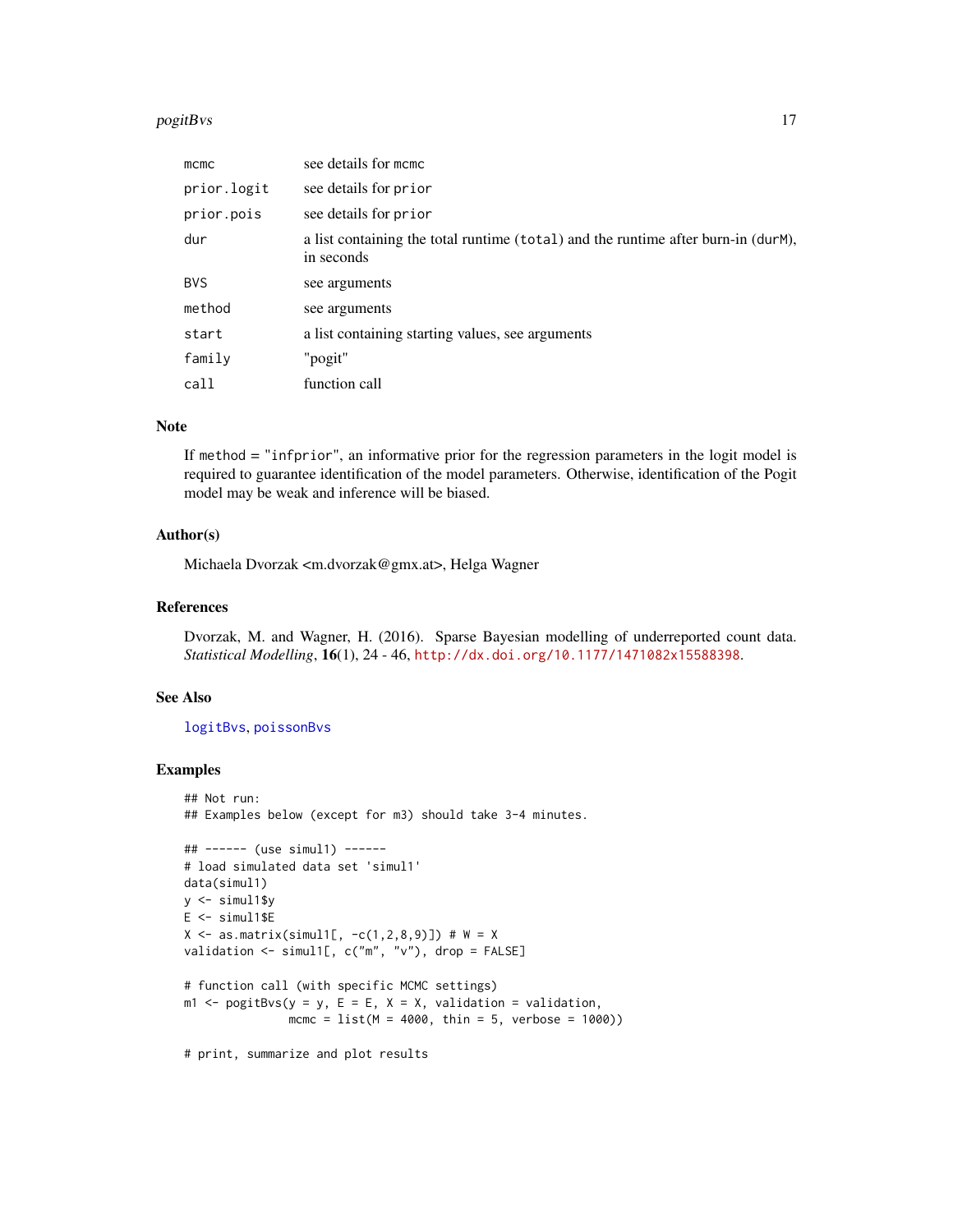```
print(m1)
summary(m1)
plot(m1)
# show traceplots disregarding burn-in and thinning
plot(m1, burnin = FALSE, thin = FALSE)
# show density plot of MCMC draws
plot(m1, type = "density")
# informative prior instead of validation data (change prior settings)
# e.g. available prior information on reporting probabilities
p.a0 < -0.9p.a <- c(0.125, 0.5, 0.5, 0.5)
m0a_inf <- log(p.a0/(1 - p.a0)) # prior information for alpha_0
aj\emptyset_inf <- \log(p.a/(1 - p.a)) # prior information for alpha
prior.set <- list(m0a = m0a_inf, aj0 = aj0_inf, VL = 0.005, slabL = "Normal")
m2 \leq-pogitBvs(y = y, E = E, X = X, method = "information", prior = prior.set,mcmc = list(M = 4000, burnin = 2000, thin = 2), BVS = FALSE)print(m2)
summary(m2)
plot(m2)
plot(m2, type = "acf", lag.max = 30)## ------ (use simul2) ------
# complex model (with a long (!) runtime)
# load simulated data set 'simul2'
data(simul2)
y <- simul2$y
E <- simul2$E
cID <- simul2$cID
X \leftarrow \text{as_matrix}(\text{simul2}[, -c(1:3,9,10)])validation <- simul2[, c("v", "m"), drop = FALSE]
# function call (with random intercept in both sub-models)
model <- list(riBeta = 1, riAlpha = 1, clBetaID = cID, clAlphaID = cID)
m3 \leq -\text{pogitBvs}(y = y, E = E, X = X, \text{ validation} = \text{validation}, \text{ model} = \text{model},mcmc = list(M = 6000, burnin = 200, thin = 10), BVS = TRUE)print(m3)
summary(m3)
plot(m3)
## ------ (use cervical cancer data) ------
# load cervical cancer data
data(cervical)
data(cervical_validation)
y <- cervical$y
E <- cervical$E
X \leftarrow \text{as_matrix}(\text{cervical}[, -c(1:4)])validation <- cervical_validation[, c(1, 2), drop = FALSE]
W <- as.matrix(cervical_validation[, -c(1:3)])
subcat <- factor(as.numeric(cervical$country))
```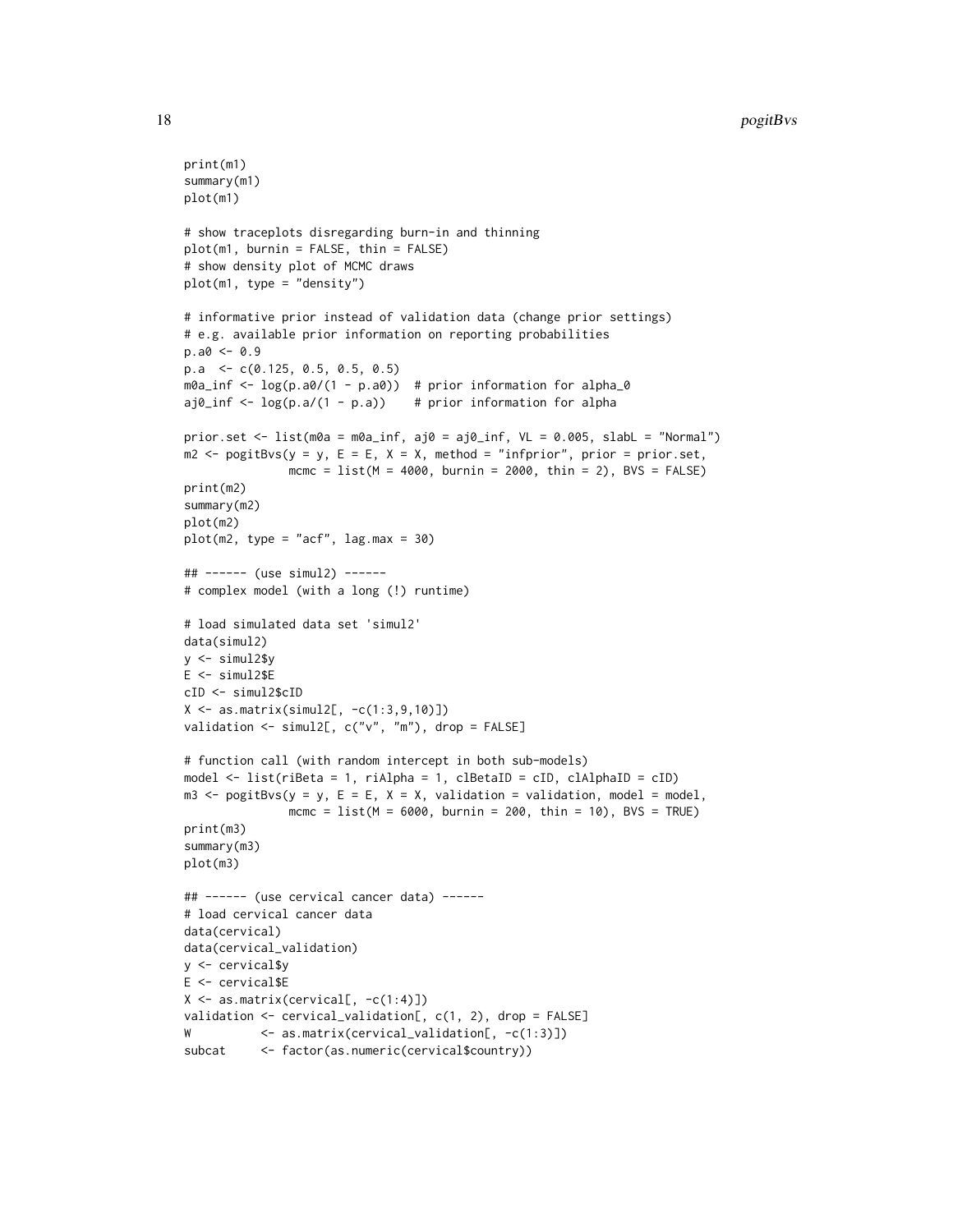```
# function call
m4 \leq -\text{pogitBvs}(y = y, E = E, X = X, W = W, \text{ validation} = \text{validation},model = list(subcat = subcat), mcmc = list(M = 10000,
               burnin = 2000, thin = 10), start = list(firth = TRUE),
               BVS = TRUEprint(m4)
# additionally compute estimated risks and reporting probabilities
summary(m4, printRes = TRUE)
plot(m4, burnin = FALSE, thin = FALSE)
plot(m4, type = "acf", lag.max = 50)# informative prior instead of validation data (change prior settings)
# e.g. prior information on country-specific reporting probabilities
p.a0 < -0.85p.a <- c(0.99, 0.70, 0.85)
m0a_inf <- log(p.a0/(1 - p.a0)) # prior information for alpha_0
aj\emptyset _{inf} <- \log(p.a/(1 - p.a)) # prior information for alpha
prior.set \leq list(m0a = m0a_inf, aj0 = aj0_inf, VL = 0.005, slabL = "Normal")
m5 \leq -\text{pogitBvs}(y = y, X = X, W = W, E = E, method = "infprior",model = list(subcat = subcat), prior = prior.set,mcmc = list(M = 10000, burnin = 2000, thin = 10))print(m5)
summary(m5, printRes = TRUE)
plot(m5, burnin = FALSE, thin = FALSE)
plot(m5, type = "acf", lag.max = 50)## End(Not run)
```
<span id="page-18-1"></span>poissonBvs *Bayesian variable selection for the Poisson model*

# **Description**

This function performs Bayesian variable selection for Poisson regression models via spike and slab priors. A cluster- (or observation-) specific random intercept can be included in the model to account for within-cluster dependence (or overdispersion) with variance selection of the random intercept. For posterior inference, a MCMC sampling scheme is used which relies on data augmentation and involves only Gibbs sampling steps.

# Usage

```
poissonBvs(y, offset = NULL, X, model = list(), mcmc = list(),prior = list(), start = NULL, BVS = TRUE)
```
# Arguments

y an integer vector of count data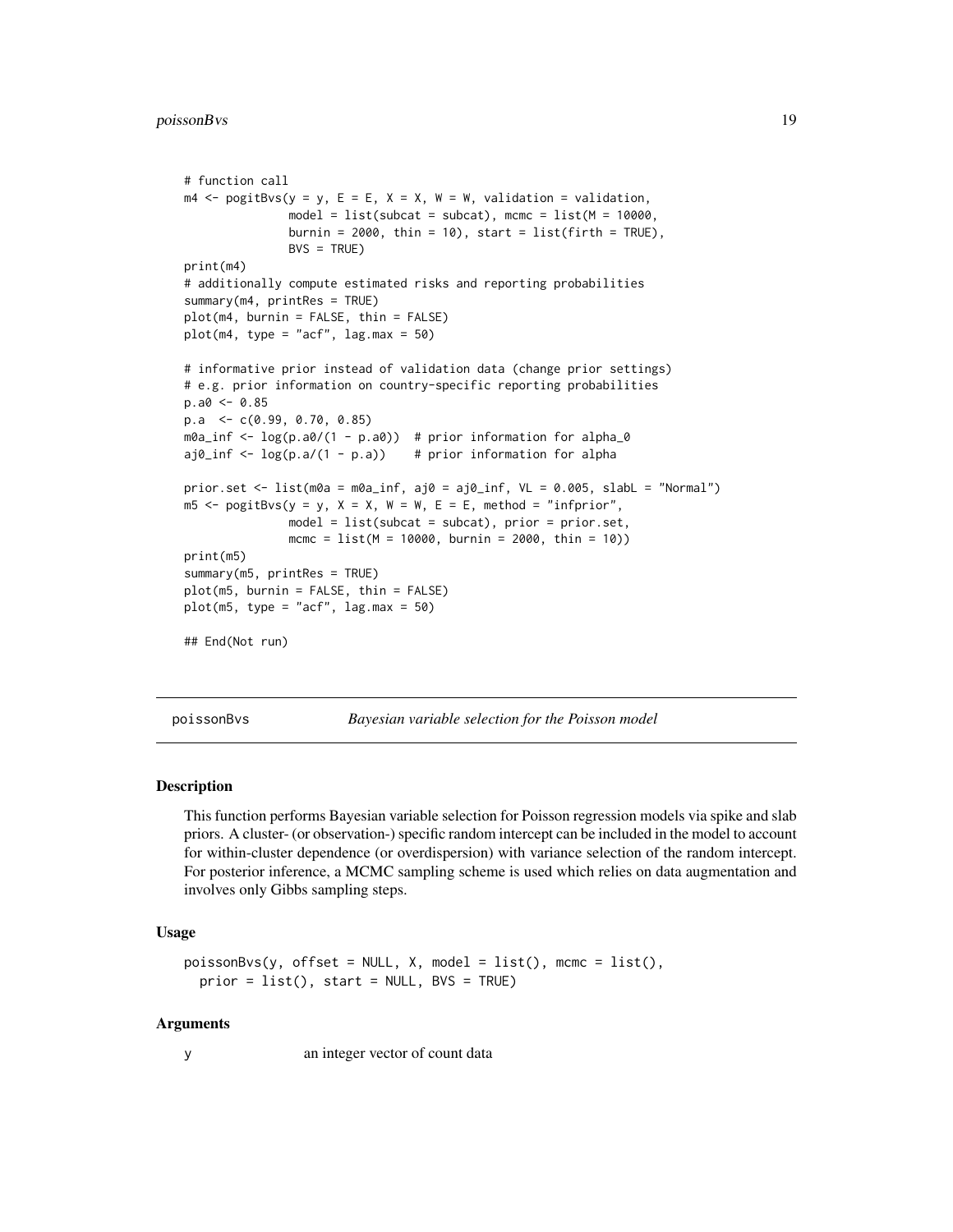| offset | an (optional) offset term; should be NULL or an integer vector of length equal to<br>the number of counts.                                                                                   |
|--------|----------------------------------------------------------------------------------------------------------------------------------------------------------------------------------------------|
| χ      | a design matrix (including an intercept term)                                                                                                                                                |
| model  | an (optional) list specifying the structure of the model (see details)                                                                                                                       |
| mcmc   | an (optional) list of MCMC sampling options (see details)                                                                                                                                    |
| prior  | an (optional) list of prior settings and hyper-parameters controlling the priors<br>(see details)                                                                                            |
| start  | an (optional), numeric vector containing starting values for the regression effects<br>(including an intercept term); defaults to NULL (i.e. a vector of zeros is used).                     |
| BVS    | if TRUE (default), Bayesian variable selection is performed to identify regressors<br>with a non-zero effect; otherwise, an unrestricted model is estimated (without<br>variable selection). |

# Details

The method provides a Bayesian framework for variable selection in regression modelling of count data using mixture priors with a spike and a slab component to identify regressors with a nonzero effect. More specifically, a Dirac spike is used, i.e. a point mass at zero, and (by default), the slab component is specified as a scale mixture of normal distributions, resulting in a Studentt distribution with 2psi.nu degrees of freedom. In the more general random intercept model, variance selection of the random intercept is based on the non-centered parameterization of the model, where the signed standard deviation  $\theta_\beta$  of the random intercept term appears as a further regression effect in the model equation. For further details, see Wagner and Duller (2012).

The implementation of Bayesian variable selection further relies on the representation of the Poisson model as a Gaussian regression model in auxiliary variables. Data augmentation is based on the auxiliary mixture sampling algorithm of Fruehwirth-Schnatter et al. (2009), where the inter-arrival times of an assumed Poisson process are introduced as latent variables. The error distribution, a negative log-Gamma distribution, in the auxiliary model is approximated by a finite mixture of normal distributions where the mixture parameters of the matlab package bayesf, Version 2.0 of Fruehwirth-Schnatter (2007) are used. See Fruehwirth-Schnatter et al. (2009) for details.

For details concerning the sampling algorithm, see Dvorzak and Wagner (2016) and Wagner and Duller (2012).

Details for the model specification (see arguments):

model A list:

- deltafix an indicator vector of length  $ncol(X)-1$  specifying which regression effects are subject to selection (i.e.,  $0 =$  subject to selection,  $1 = fix$  in the model); defaults to a vector of zeros.
- gammafix an indicator for variance selection of the random intercept term (i.e.,  $0 = \text{with}$ ) variance selection (default),  $1 = no$  variance selection); only used if a random intercept is includued in the model (see ri).
- ri logical. If TRUE, a cluster- (or observation-) specific random intercept is included in the model; defaults to FALSE.
- clusterID a numeric vector of length equal to the number of observations containing the cluster ID c = 1,...,C for each observation (required if  $ri$ =TRUE). Note that seq\_along(y) specifies an overdispersed Poisson model with observation-specific (normal) random intercept (see note).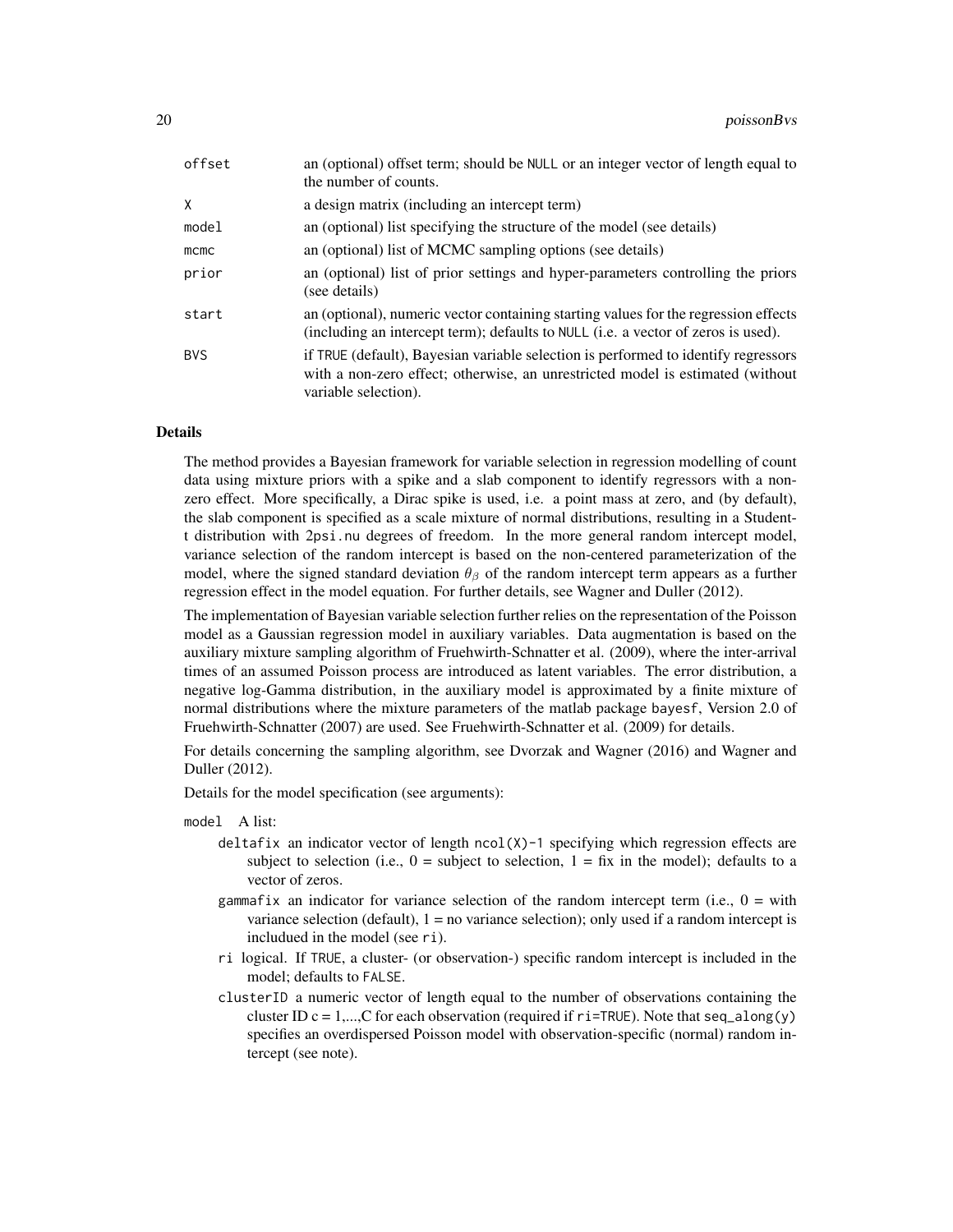# <span id="page-20-0"></span>poissonBvs 21

prior A list:

- slab distribution of the slab component, i.e. "Student" (default) or "Normal".
- psi.nu hyper-parameter of the Student-t slab (used for a "Student" slab); defaults to 5.
- m0 prior mean for the intercept parameter; defaults to 0.
- M0 prior variance for the intercept parameter; defaults to 100.
- aj0 a vector of prior means for the regression effects (which is encoded in a normal distribution, see note); defaults to vector of zeros.
- V variance of the slab; defaults to 5.
- w hyper-parameters of the Beta-prior for the mixture weight  $\omega$ ; defaults to c(wa0=1, wb0=1), i.e. a uniform distribution.
- pi hyper-parameters of the Beta-prior for the mixture weight  $\pi$ ; defaults to c(pa0=1, pb0=1), i.e. a uniform distribution.

mcmc A list:

M number of MCMC iterations after the burn-in phase; defaults to 8000.

burnin number of MCMC iterations discarded as burn-in; defaults to 2000.

- thin thinning parameter; defaults to 1.
- startsel number of MCMC iterations drawn from the unrestricted model (e.g., burnin/2); defaults to 1000.
- verbose MCMC progress report in each verbose-th iteration step; defaults to 500. If verbose=0, no output is generated.
- msave returns additional output with variable selection details (i.e. posterior samples for  $\omega$ , δ, π,  $\gamma$ ); defaults to FALSE.

# Value

The function returns an object of class "pogit" with methods [print.pogit](#page-23-1), [summary.pogit](#page-27-1) and [plot.pogit](#page-11-1).

The returned object is a list containing the following elements:

| a named list containing the samples from the posterior distribution of the param-<br>eters in the Poisson model (see also msave): |
|-----------------------------------------------------------------------------------------------------------------------------------|
| beta, the table ta regression coefficients $\beta$ and $\theta_{\beta}$                                                           |
| pdeltaBeta $P(\delta_{\beta}=1)$                                                                                                  |
| psiBeta scale parameter $\psi_{\beta}$ of the slab component                                                                      |
| pgammaBeta $P(\gamma_{\beta}=1)$                                                                                                  |
| bi cluster- (or observation-) specific random intercept                                                                           |
| a list containing the data y, offset and X                                                                                        |
| a list containing details on the model specification, see details for model                                                       |
| see details for momo                                                                                                              |
| see details for prior                                                                                                             |
| a list containing the total runtime (total) and the runtime after burn-in (durM),<br>in seconds                                   |
| see arguments                                                                                                                     |
|                                                                                                                                   |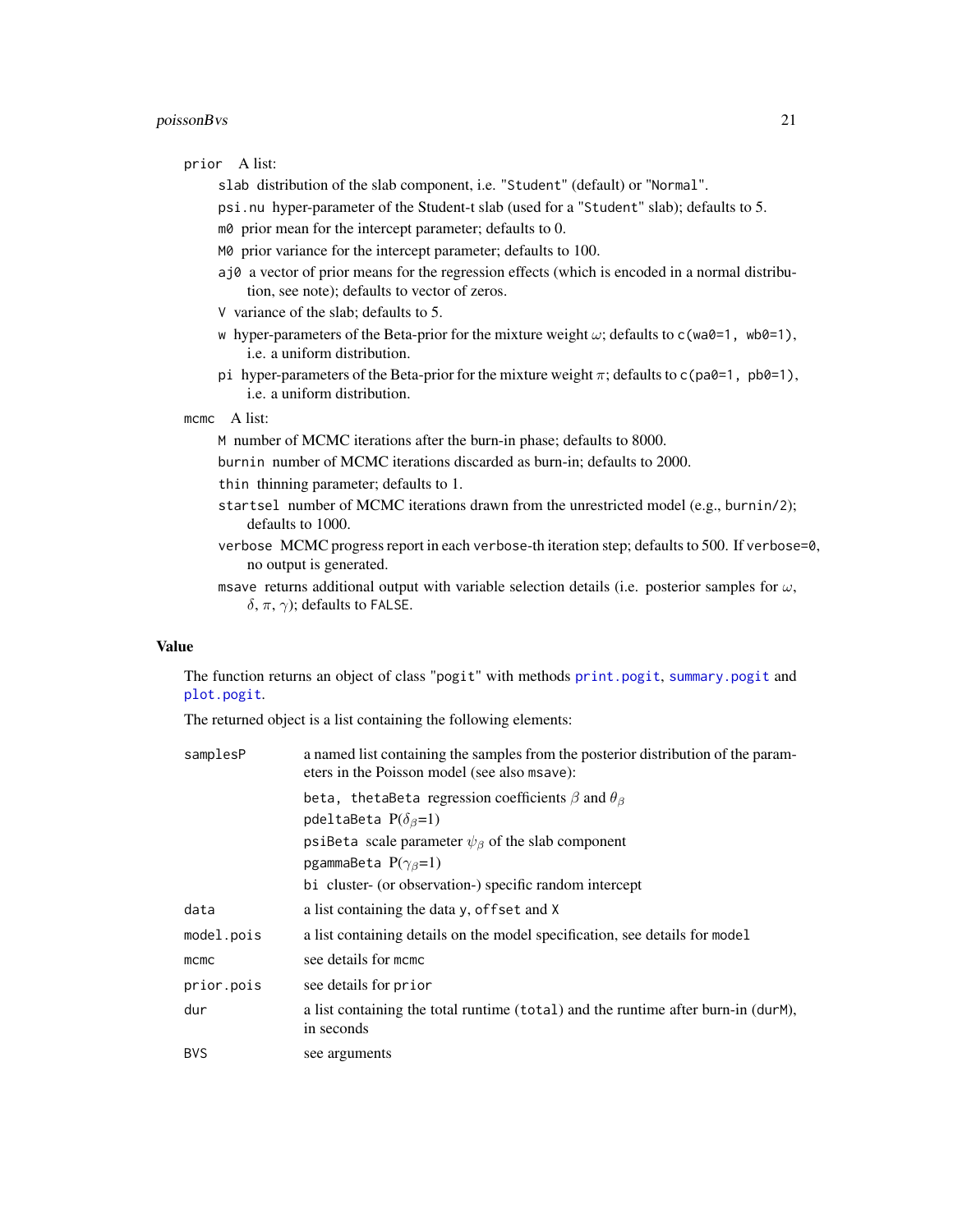<span id="page-21-0"></span>

| start  | a list containing starting values, see arguments |
|--------|--------------------------------------------------|
| family | "poisson"                                        |
| call   | function call                                    |

# Note

If prior information on the regression parameters is available, this information is encoded in a normal distribution instead of the spike and slab prior (consequently, BVS is set to FALSE).

This function can also be used to accommodate overdispersion in count data by specifying an observation-specific random intercept (see details for model). The resulting model is an alternative to the negative binomial model, see [negbinBvs](#page-7-1). Variance selection of the random intercept may be useful to examine whether overdispersion is present in the data.

# Author(s)

Michaela Dvorzak <m.dvorzak@gmx.at>, Helga Wagner

# References

Dvorzak, M. and Wagner, H. (2016). Sparse Bayesian modelling of underreported count data. *Statistical Modelling*, 16(1), 24 - 46, <http://dx.doi.org/10.1177/1471082x15588398>.

Fruehwirth-Schnatter, S. (2007). Matlab package bayesf 2.0 on *Finite Mixture and Markov Switching Models*, Springer. <http://statmath.wu.ac.at/~fruehwirth/monographie/>.

Fruehwirth-Schnatter, S., Fruehwirth, R., Held, L. and Rue, H. (2009). Improved auxiliary mixture sampling for hierarchical models of non-Gaussian data. *Statistics and Computing*, 19, 479 - 492.

Wagner, H. and Duller, C. (2012). Bayesian model selection for logistic regression models with random intercept. *Computational Statistics and Data Analysis*, 56, 1256 - 1274.

# See Also

[pogitBvs](#page-12-1), [negbinBvs](#page-7-1)

# Examples

```
## Not run:
## Examples below should take about 1-2 minutes.
## ------ (use simul_pois1) ------
# load simulated data set 'simul_pois1'
data(simul_pois1)
y <- simul_pois1$y
X <- as.matrix(simul_pois1[, -1])
# Bayesian variable selection for simulated data set
m1 \leq -\text{poissonBvs}(y = y, X = X)# print, summarize and plot results
print(m1)
summary(m1)
```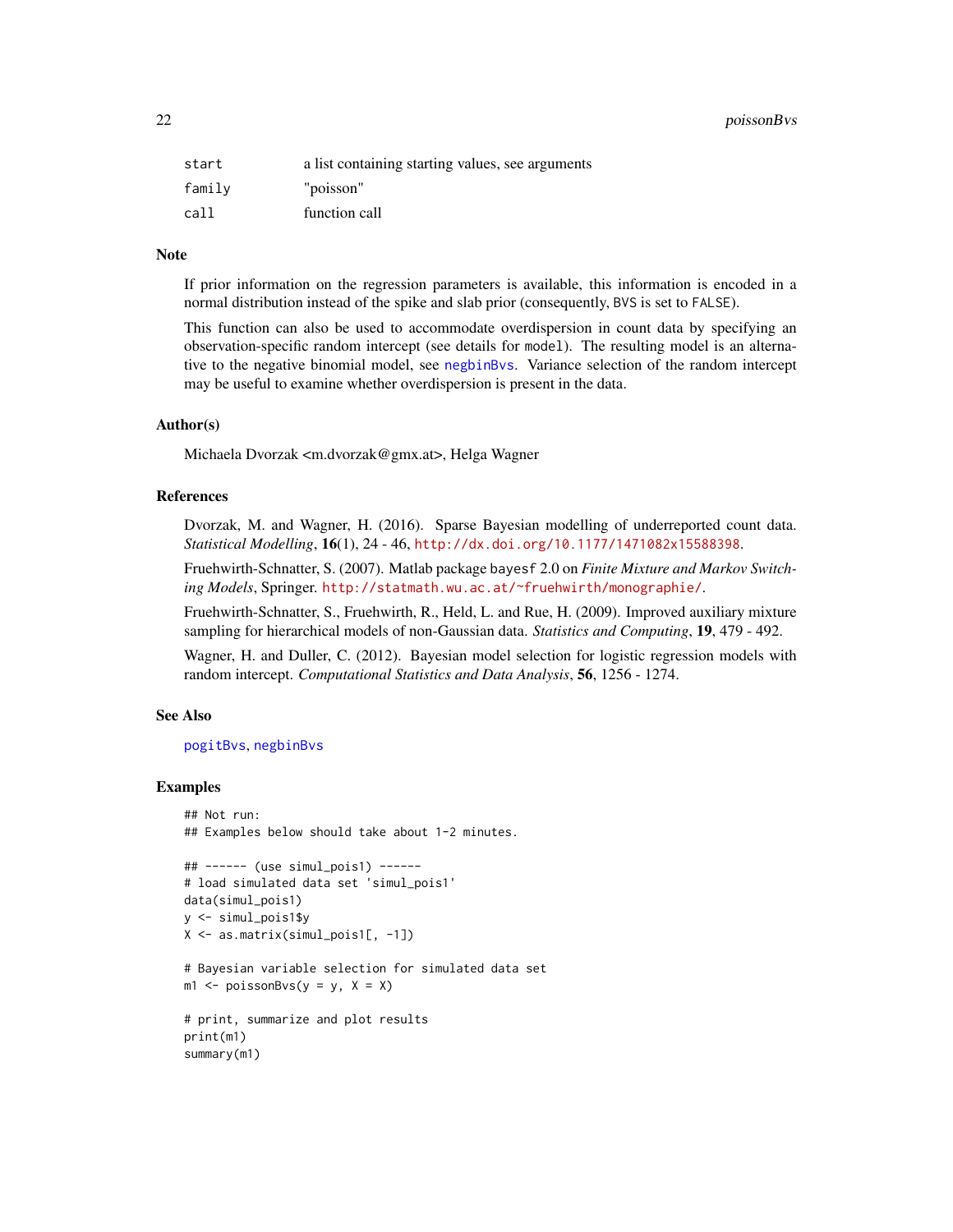# poissonBvs 23

```
plot(m1, maxPlots = 4)
plot(m1, burnin = FALSE, thin = FALSE, maxPlots = 4)plot(m1, type = "acf")# MCMC sampling without BVS with specific MCMC and prior settings
m2 \leq - poissonBvs(y = y, X = X, prior = list(slab = "Normal"),
                 mcmc = list(M = 6000, thin = 10), BVS = FALSE)
print(m2)
summary(m2, IAT = TRUE)plot(m2)
# show traceplots disregarding thinning
plot(m2, thin = FALSE)
# specification of an overdispersed Poisson model with observation-specific
# (normal) random intercept
cID <- seq_along(y)
m3 \le poissonBvs(y = y, X = X, model = list(ri = TRUE, clusterID = cID))
# print, summarize and plot results
print(m3)
summary(m3)
# note that variance selection of the random intercept indicates that
# overdispersion is not present in the data
plot(m3, burnin = FALSE, thin = FALSE)
## ------ (use simul_pois2) ------
# load simulated data set 'simul_pois2'
data(simul_pois2)
y <- simul_pois2$y
X \leftarrow \text{as_matrix}(\text{simul\_pois2[, -c(1,2)]})cID <- simul_pois2$cID
# BVS for a Poisson model with cluster-specific random intercept
m4 \leq - \text{poissonBvs}(y = y, X = X, \text{ model} = list(ri = TRUE, clusterID = cID),mcmc = list(M = 4000, burnin = 2000))
print(m4)
summary(m4)
plot(m4)
# similar to m4, but without variance selection of the random intercept term
model \le list(gammafix = 1, ri = 1, clusterID = cID)
m5 <- poissonBvs(y = y, X = X, model = model, mcmc = list(M = 4000, thin = 5))
print(m5)
summary(m5)
plot(m5)
# MCMC sampling without BVS for clustered observations
m6 \leq - poissonBvs(y = y, X = X, model = list(ri = 1, clusterID = cID),
                 BVS = FALSEprint(m6)
summary(m6)
plot(m6, maxPlots = 4)
```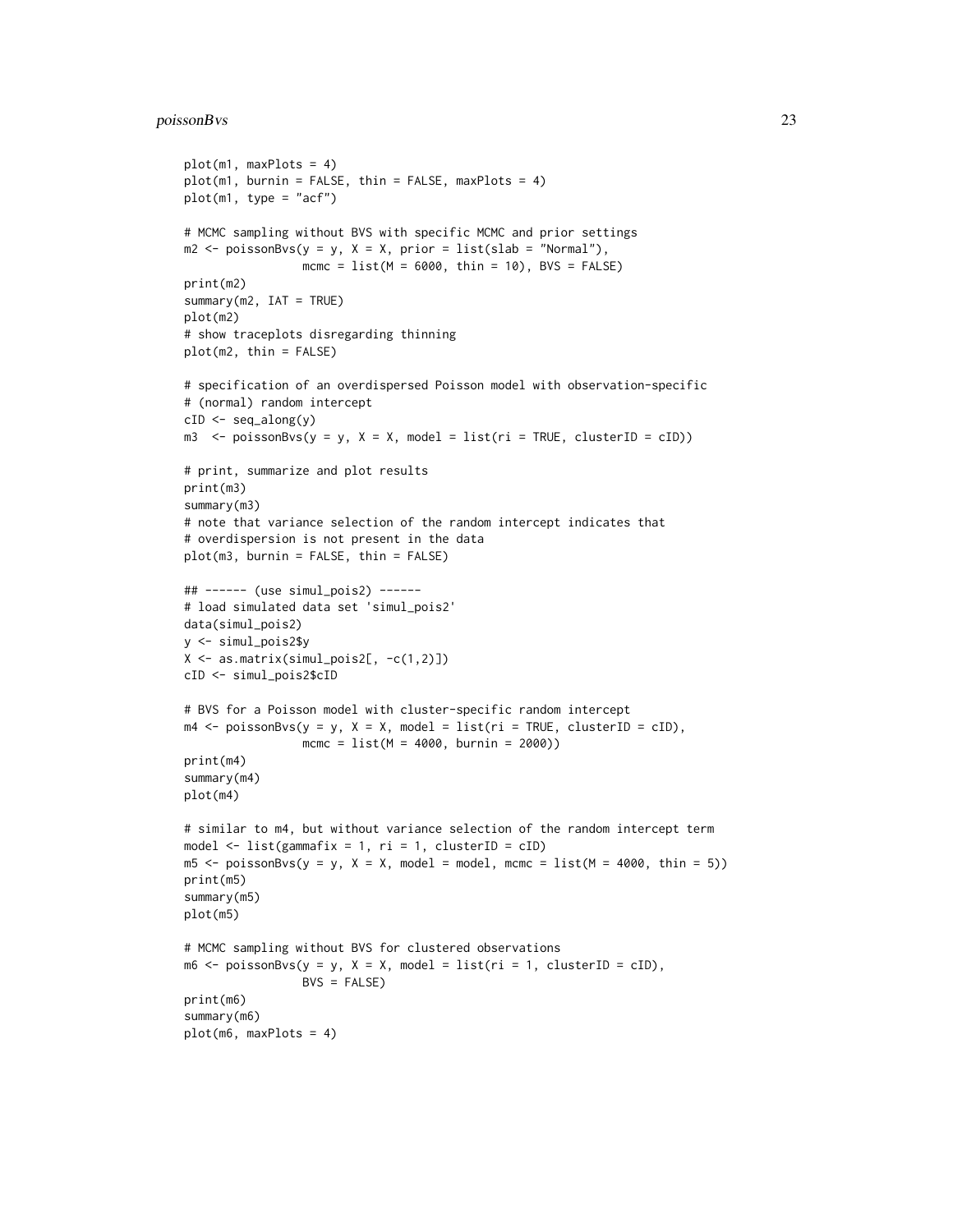<span id="page-23-0"></span> $24$  simul1

## End(Not run)

<span id="page-23-1"></span>print.pogit *Print an object of class* pogit

# Description

The default print method for a pogit object.

# Usage

## S3 method for class 'pogit'  $print(x, \ldots)$ 

# Arguments

|         | an object of class pogit                                     |
|---------|--------------------------------------------------------------|
| $\cdot$ | further arguments passed to or from other methods (not used) |

# Details

Returns basic information about the model, the number of observations and covariates used, the number of regression effects subject to selection, MCMC options and the runtime used for the sampling algorithm. See [summary.pogit](#page-27-1) for more details.

# Author(s)

Michaela Dvorzak <m.dvorzak@gmx.at>

simul1 *Simulated data set*

# Description

The simulated data set simul1 considers a situation with four binary covariates in both sub-models of the Pogit model, i.e.  $X = W$ . The respective design matrix is built by computing all 2<sup> $\Delta$ 4</sup> possible 0/1 combinations and one observation is generated for each covariate pattern. The regression effects are set to beta =  ${0.75, 0.5, -2, 0, 0}$  in the Poisson and to alpha =  ${2.2, -1.9, 0, 0, 0}$  in the logit model. Additionally to the main study sample, validation data are available for each covariate pattern. For details concerning the simulation setup, see Dvorzak and Wagner (2016).

# Usage

data(simul1)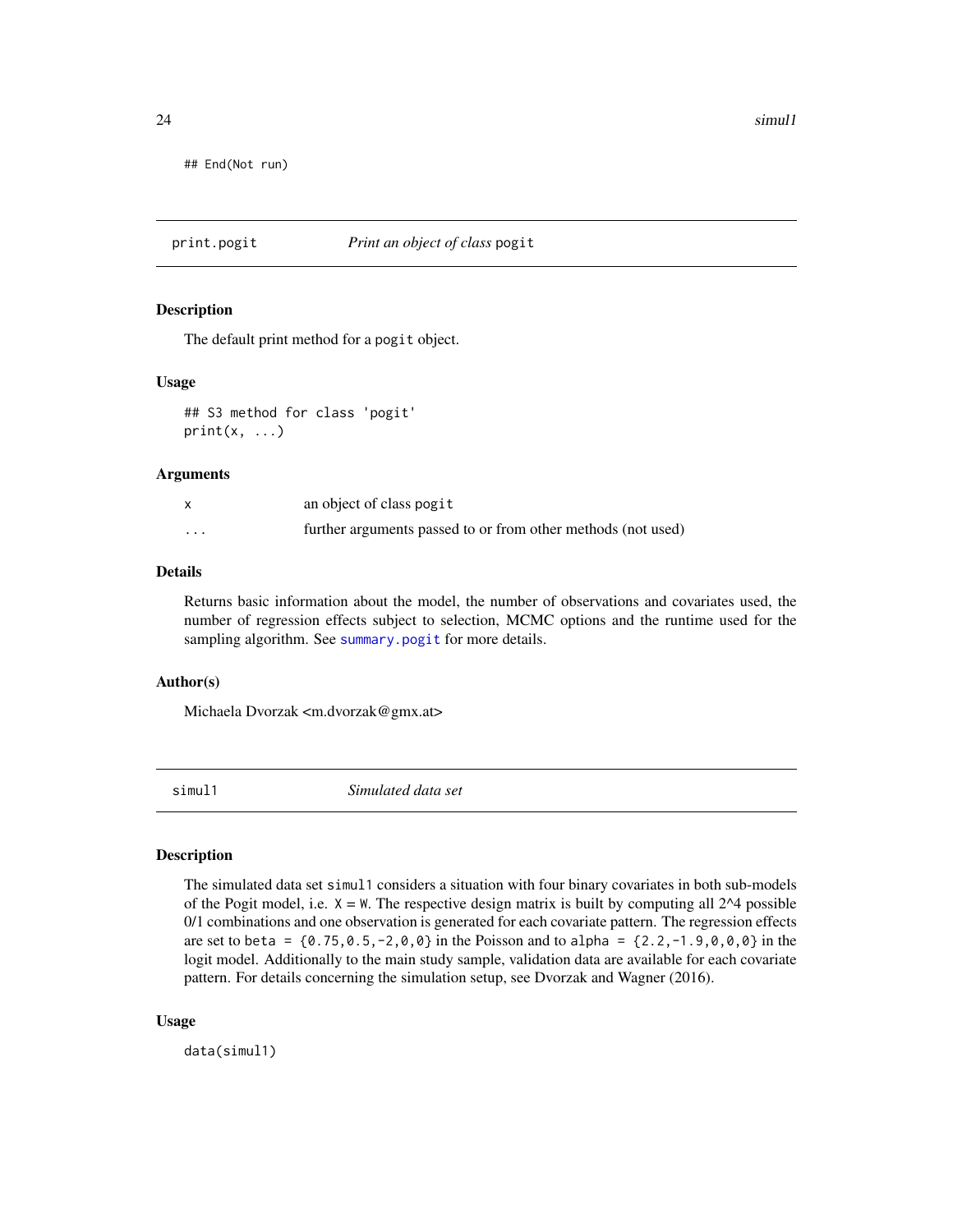# <span id="page-24-0"></span>simul2 25

# Format

A data frame with 16 rows and the following 9 variables:

y number of observed counts for each covariate pattern

E total exposure time

X.0 intercept

X.1, X.2, X.3, X.4 binary covariates

v number of reported cases for each covariate pattern in the validation sample

m number of true cases subject to the fallible reporting process (sample size of validation data)

# Source

Dvorzak, M. and Wagner, H. (2016). Sparse Bayesian modelling of underreported count data. *Statistical Modelling*, 16(1), 24 - 46, <http://dx.doi.org/10.1177/1471082x15588398>.

# See Also

[pogitBvs](#page-12-1)

simul2 *Simulated data set*

# Description

The simulated data set simul2 considers a situation with clustered observations and four binary covariates in both sub-models of the Pogit model, i.e.  $X = W$ . The respective design matrix is built by computing all 2^4 possible 0/1 combinations and one observation is generated for each covariate pattern. C=50 clusters are built containing one unit with each of the resulting 16 covariate patterns, i.e. a total of I=800 units. The regression effects are set to beta =  $\{0.75, 0.1, 0.1, 0, 0\}$  in the Poisson and to alpha =  $\{2.2, -0.3, 0, -0.3, 0\}$  in the logit model. Random intercepts in both sub-models are simulated from a normal distribution with standard deviations  $\theta_{\beta} = 0.1$  and  $\theta_{\alpha} = 0.3$ . Additionally to the main study sample, validation data are available for each covariate pattern and cluster. For details concerning the simulation setup, see Dvorzak and Wagner (2016).

#### Usage

data(simul2)

#### Format

A data frame with 800 rows and the following 10 variables:

y number of observed counts for each covariate pattern in each cluster

E total exposure times for each unit

cID cluster ID for each unit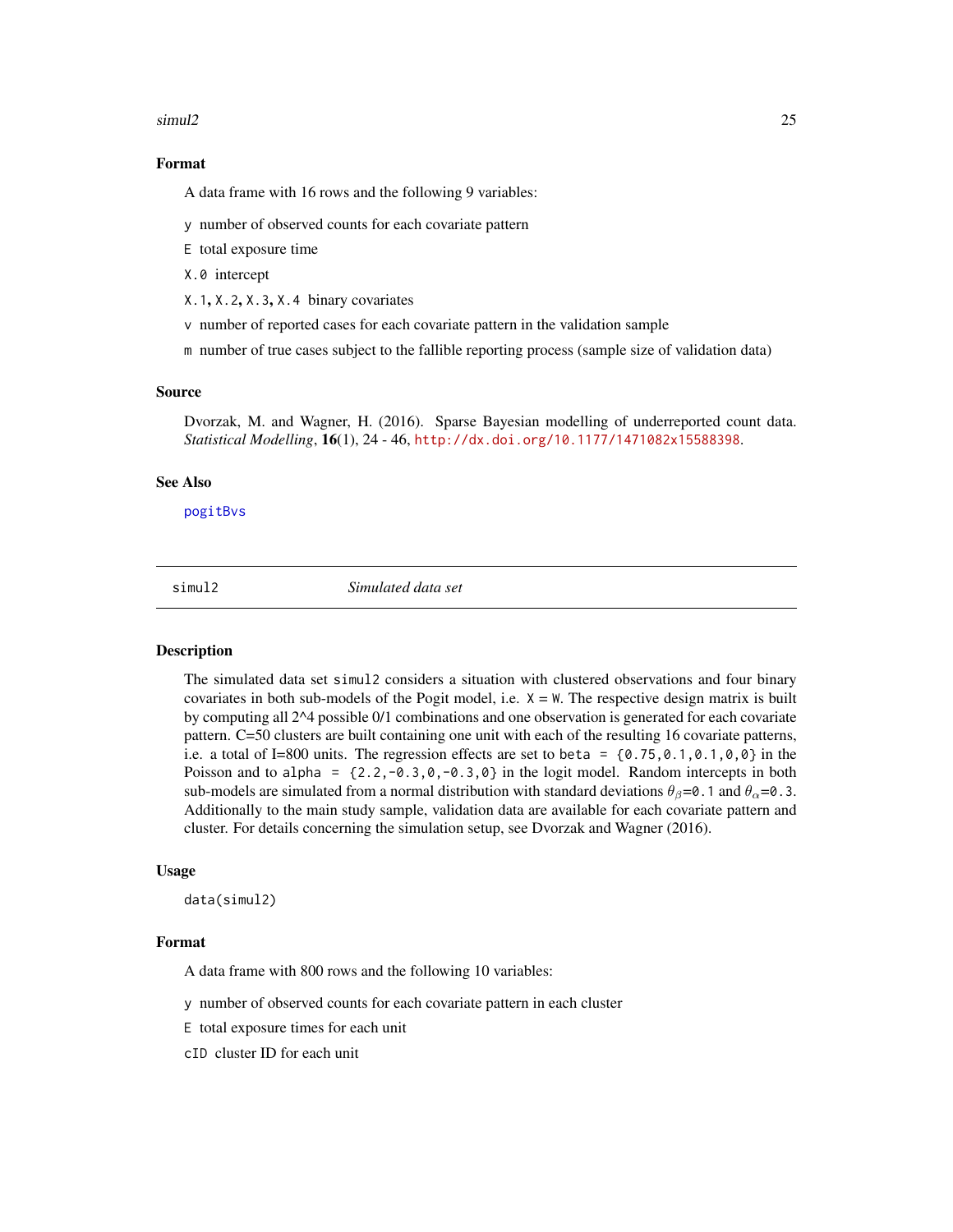# <span id="page-25-0"></span>X.0 intercept

 $X.1, X.2, X.3, X.4$  binary covariates

- v number of reported cases for each covariate pattern in each cluster in the validation sample
- m number of true cases subject to the fallible reporting process (sample size of validation data)

#### Source

Dvorzak, M. and Wagner, H. (2016). Sparse Bayesian modelling of underreported count data. *Statistical Modelling*, 16(1), 24 - 46, <http://dx.doi.org/10.1177/1471082x15588398>.

# See Also

[pogitBvs](#page-12-1)

simul\_binomial *Simulated data set*

# Description

The data set simul\_binomial contains simulated binomial data with 9 binary covariates. The design matrix is built by computing all 2^9 possible 0/1 combinations. The regression effects are set to alpha = {-0.5,0.2,-0.15,0.1,-1.1,0,0,1.2,-0.1,0.3}. The number of trials N are simulated from a Poisson distribution with parameter  $\exp(\alpha)/(1 + \exp(\alpha))^*100$ .

## Usage

data(simul\_binomial)

# Format

A data frame with 512 rows and the following 12 variables:

y number of successes for each covariate pattern

N number of trials for each covariate pattern

X.0 intercept

X.1, X.2, X.3, X.4, X.5, X.6, X.7, X.8, X.9 binary covariates

# See Also

[logitBvs](#page-4-1)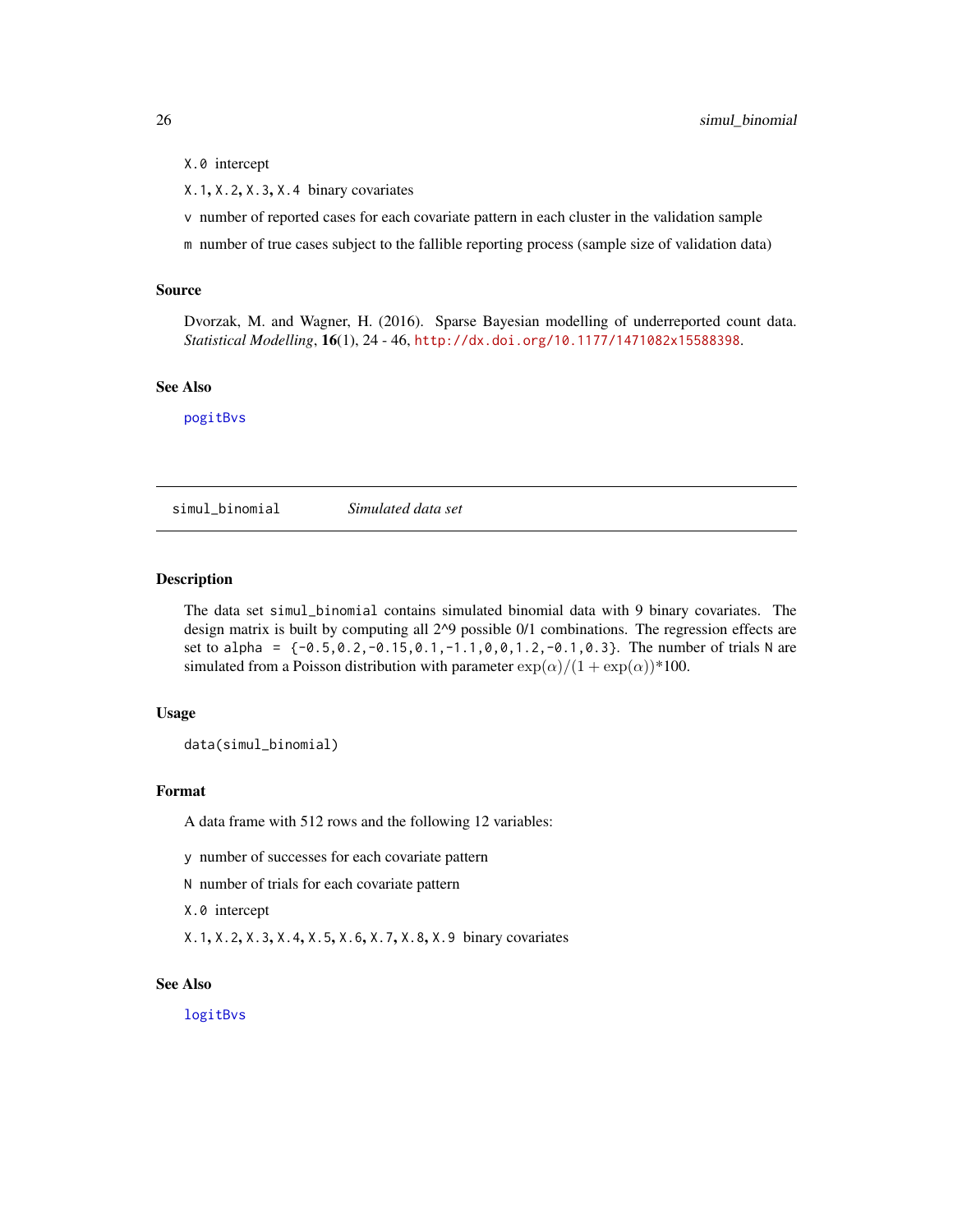<span id="page-26-1"></span><span id="page-26-0"></span>

# **Description**

The data set simul\_pois1 contains 300 simulated Poisson counts. 10 regressors are generated, six of them continuous N(0,1)-variables and four binary with  $p(x_i) = 0.5$ . The regression effects are set to beta = {2,1,0.6,0,0,1.2,0,0,0.4,-0.2,0.3}.

# Usage

data(simul\_pois1)

# Format

A data frame with 300 rows and the following 12 variables:

y number of counts for each covariate pattern

X.0 intercept

X.1, X.2, X.3, X.4, X.5, X.6, X.7, X.8, X.9, X.10 covariates

# See Also

[poissonBvs](#page-18-1)

simul\_pois2 *Simulated data set*

# Description

The same simulation setup is used as in [simul\\_pois1](#page-26-1) but considers clustered observations. 10 regressors are generated, six of them continuous N(0,1)-variables and four binary with  $p(x_i) = 0.5$ . The regression effects are set to beta =  $\{2, 1, 0.6, 0, 0, 1.2, 0, 0, 0.4, -0.2, 0.3\}$ . To simulate clustering, it is assumed that each of C=10 clusters is formed of 30 subjects and 10 random intercepts are generated from a normal distribution with zero mean and standard deviation  $\theta = 0.1$ .

# Usage

data(simul\_pois2)

#### Format

A data frame with 300 rows and the following 12 variables:

y number of counts for each covariate pattern in each cluster

cID cluster ID of each count

X.0 intercept

X.1, X.2, X.3, X.4, X.5, X.6, X.7, X.8, X.9, X.10 covariates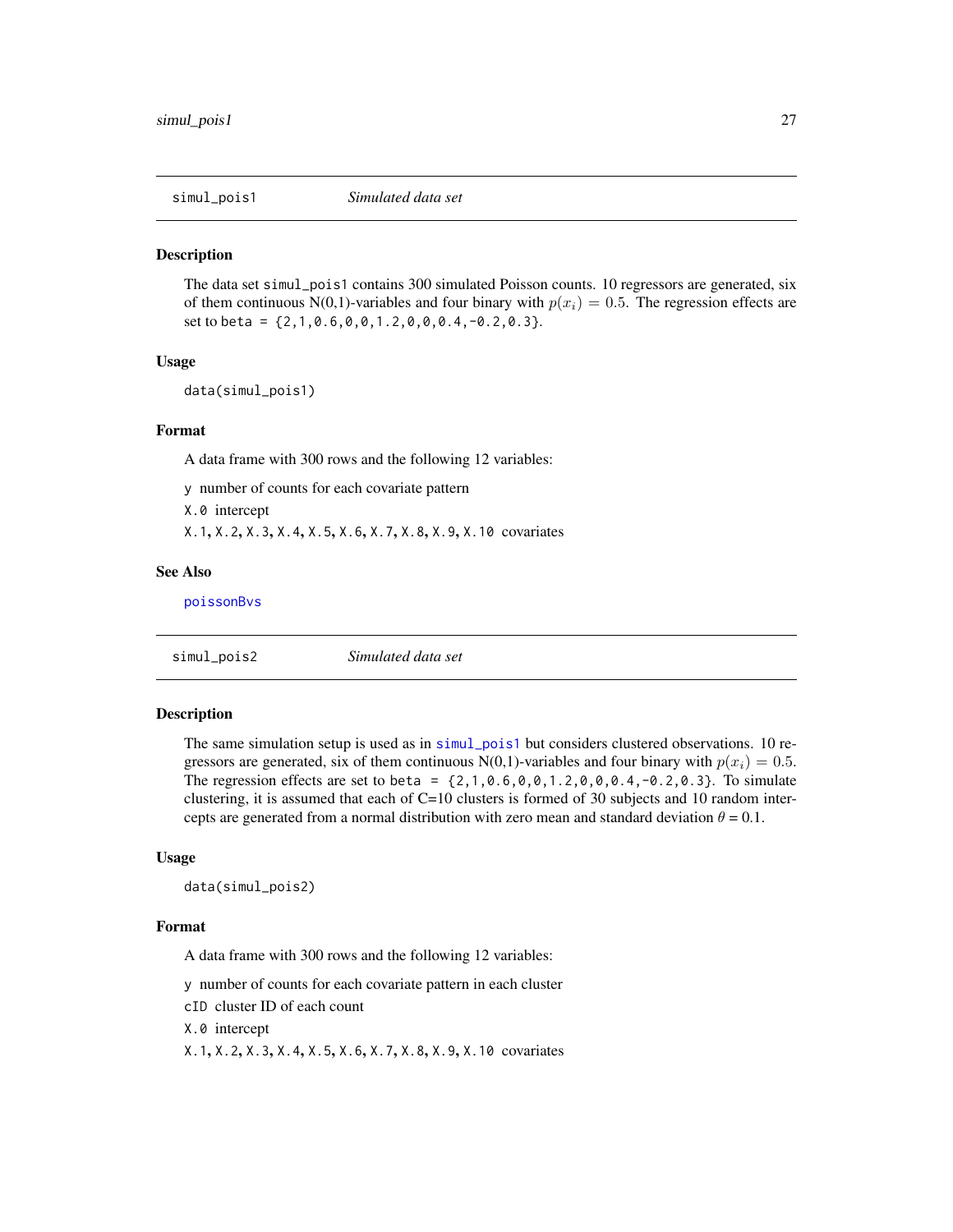# See Also

[simul\\_pois1](#page-26-1), [poissonBvs](#page-18-1)

<span id="page-27-1"></span>summary.pogit *Summary for posterior of a* pogit *object*

# Description

Returns basic information about the model and the priors, MCMC details and (model averaged) posterior means with 95%-HPD intervals for the regression effects and estimated posterior inclusion probabilities.

# Usage

```
## S3 method for class 'pogit'
summary(object, IAT = FALSE, printRes = FALSE, ...)
```
## S3 method for class 'summary.pogit'  $print(x, \ldots)$ 

# Arguments

| object              | an object of class pogit                                                                                                                                |
|---------------------|---------------------------------------------------------------------------------------------------------------------------------------------------------|
| IAT                 | if TRUE, integrated autocorrelation times (IAT) and effective samples sizes (ESS)<br>of the MCMC samples are computed (see details); defaults to FALSE. |
| printRes            | if TRUE, model averaged posterior means for the reporting probabilities and risks<br>are computed for the Pogit model; defaults to FALSE.               |
| $\cdot \cdot \cdot$ | further arguments passed to or from other methods (not used)                                                                                            |
| $\times$            | a summary.pogit object produced by summary.pogit()                                                                                                      |

# Details

To assess mixing and efficiency of MCMC sampling, the effective sample size (ESS) and the integrated autocorrelation time (IAT) are computed. ESS estimates the equivalent number of independent draws corresponding to the dependent MCMC draws and is defined as ESS =  $M/\tau$ , where  $\tau$ is the IAT and  $M$  is the number of MCMC iterations after the burn-in phase. IAT is computed as  $\tau = 1 + 2 \sum_{k=1}^{K} \rho(k)$  using the initial monotone sequence estimator (Geyer, 1992) for K and  $\rho(k)$ is the empirical autocorrelation at lag  $k$ .

# Value

an object of class summary.pogit

# Author(s)

Michaela Dvorzak <m.dvorzak@gmx.at>

<span id="page-27-0"></span>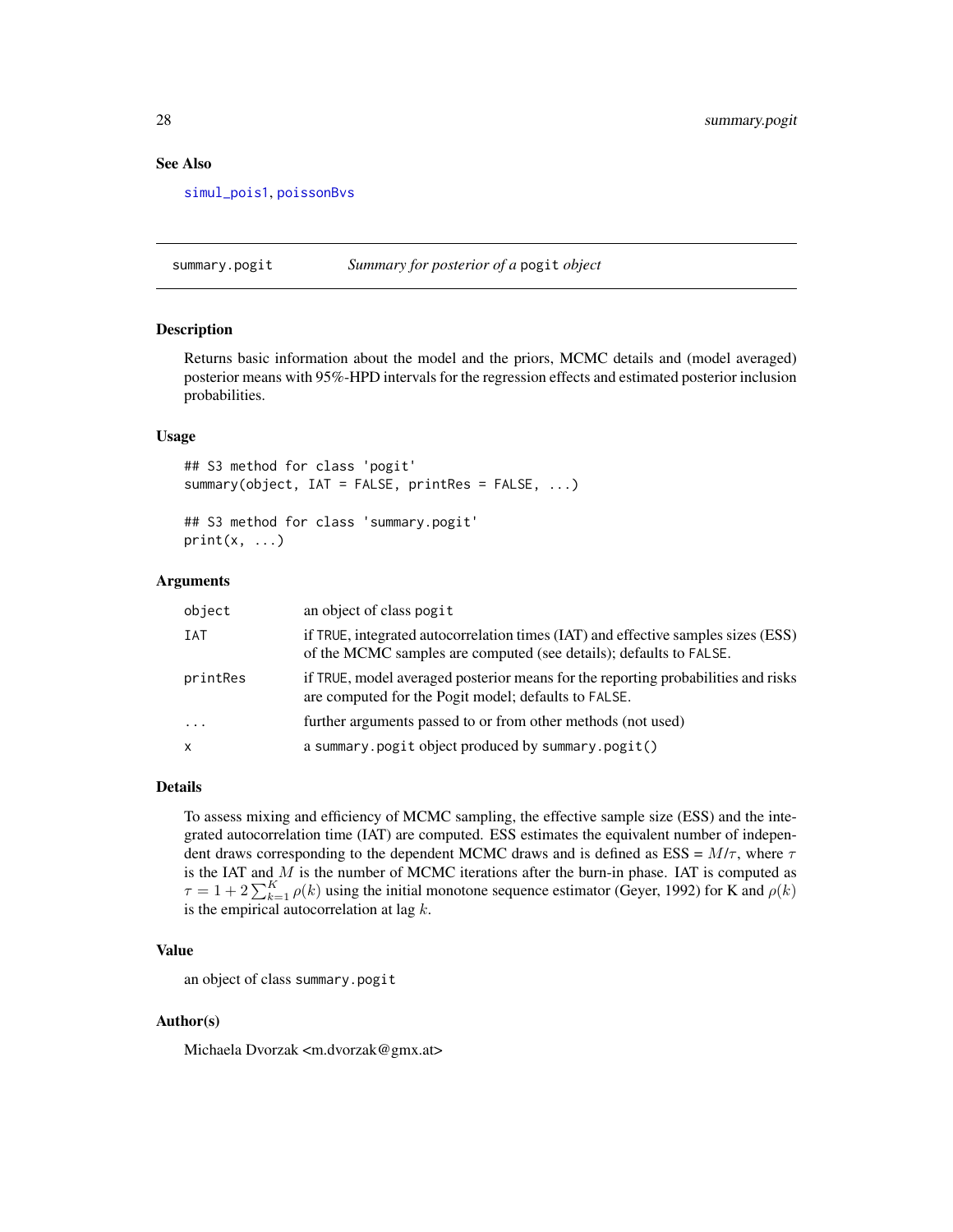# summary.pogit 29

# References

Geyer, C. J. (1992). Practical Markov Chain Monte Carlo. *Statistical Science*, 7, 473-483.